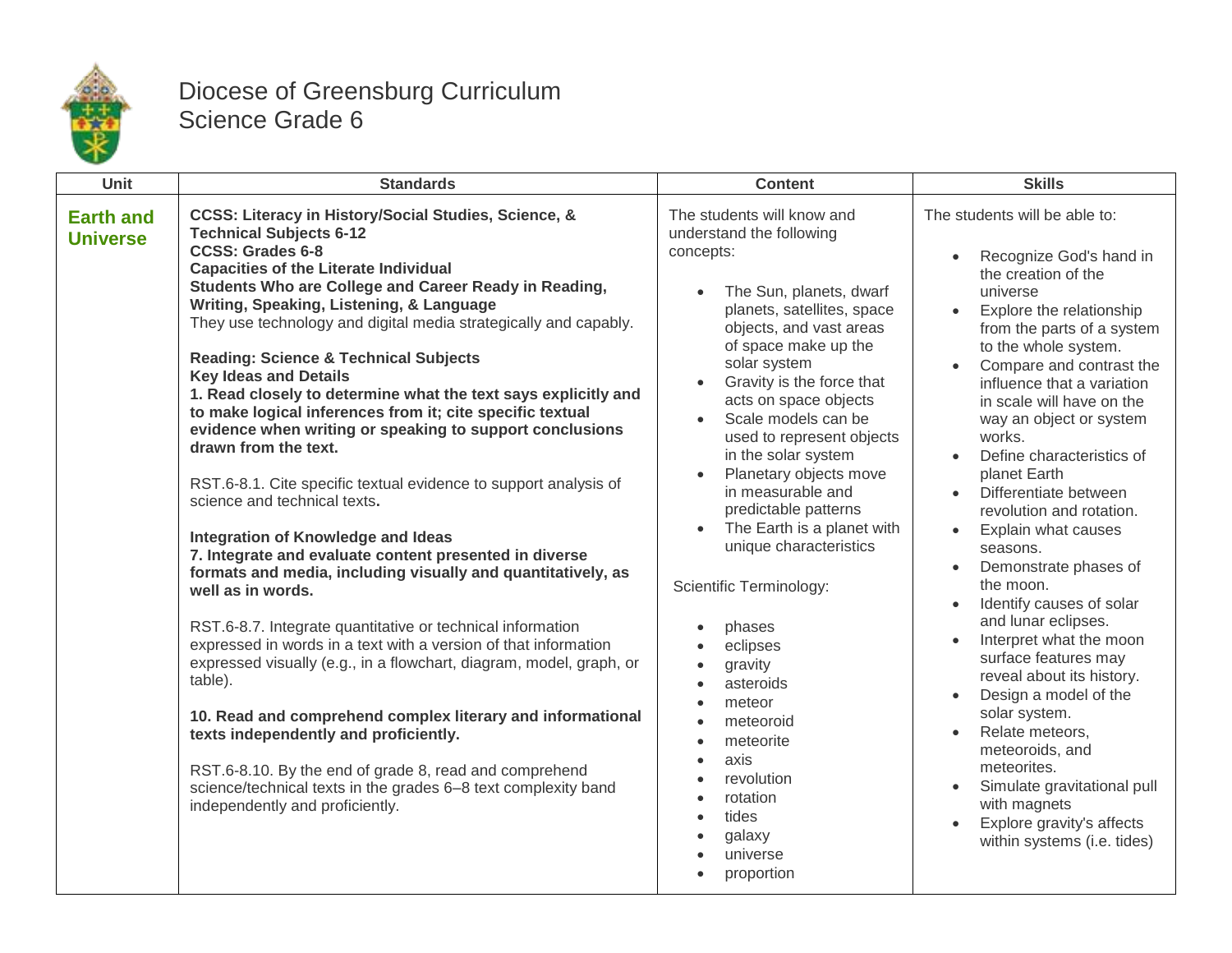| Unit | <b>Standards</b>                                                                                                                                                                                                                                                                                                                                                                                                                                                                  | <b>Content</b>                                     | <b>Skills</b>                                                        |
|------|-----------------------------------------------------------------------------------------------------------------------------------------------------------------------------------------------------------------------------------------------------------------------------------------------------------------------------------------------------------------------------------------------------------------------------------------------------------------------------------|----------------------------------------------------|----------------------------------------------------------------------|
|      | Writing<br>2. Write informative/explanatory texts to examine and convey<br>complex ideas and information clearly and accurately<br>through the effective selection, organization, and analysis of<br>content.<br>WHST.6-8.2. Write informative/explanatory texts, including the<br>narration of historical events, scientific procedures/experiments,<br>or technical processes.                                                                                                  | ratio<br>$\bullet$<br>astronomical unit<br>motions | Locate a point in space<br>using coordinates.<br>Describe asteroids. |
|      | <b>NGSS: Science Performance Expectations (2013)</b><br><b>NGSS: MS Physical Science</b><br><b>MS. Forces and Interactions</b><br><b>Performance Expectations</b><br>MS-PS2-4. Construct and present arguments using evidence to<br>support the claim that gravitational interactions are attractive and<br>depend on the masses of interacting objects.                                                                                                                          |                                                    |                                                                      |
|      | <b>MS. Waves and Electromagnetic Radiation</b><br><b>Performance Expectations</b>                                                                                                                                                                                                                                                                                                                                                                                                 |                                                    |                                                                      |
|      | MS-PS4-2. Develop and use a model to describe that waves are<br>reflected, absorbed, or transmitted through various materials.<br><b>NGSS: MS Earth &amp; Space Science</b>                                                                                                                                                                                                                                                                                                       |                                                    |                                                                      |
|      | <b>MS.Space Systems</b><br><b>Performance Expectations</b><br>MS-ESS1-1. Develop and use a model of the Earth-sun-moon<br>system to describe the cyclic patterns of lunar phases, eclipses of<br>the sun and moon, and seasons.                                                                                                                                                                                                                                                   |                                                    |                                                                      |
|      | MS-ESS1-2. Develop and use a model to describe the role of<br>gravity in the motions within galaxies and the solar system.<br>MS-ESS1-3. Analyze and interpret data to determine scale<br>properties of objects in the solar system.                                                                                                                                                                                                                                              |                                                    |                                                                      |
|      | <b>NGSS: Science and Engineering Practices</b><br><b>NGSS: 6-8</b><br>Practice 1. Asking questions (for science) and defining<br>problems (for engineering)<br>Asking questions and defining problems in 6-8 builds on K-5<br>experiences and progresses to specifying relationships between<br>variables, and clarifying arguments and models.<br>Ask questions that can be investigated within the scope of the<br>classroom, outdoor environment, and museums and other public |                                                    |                                                                      |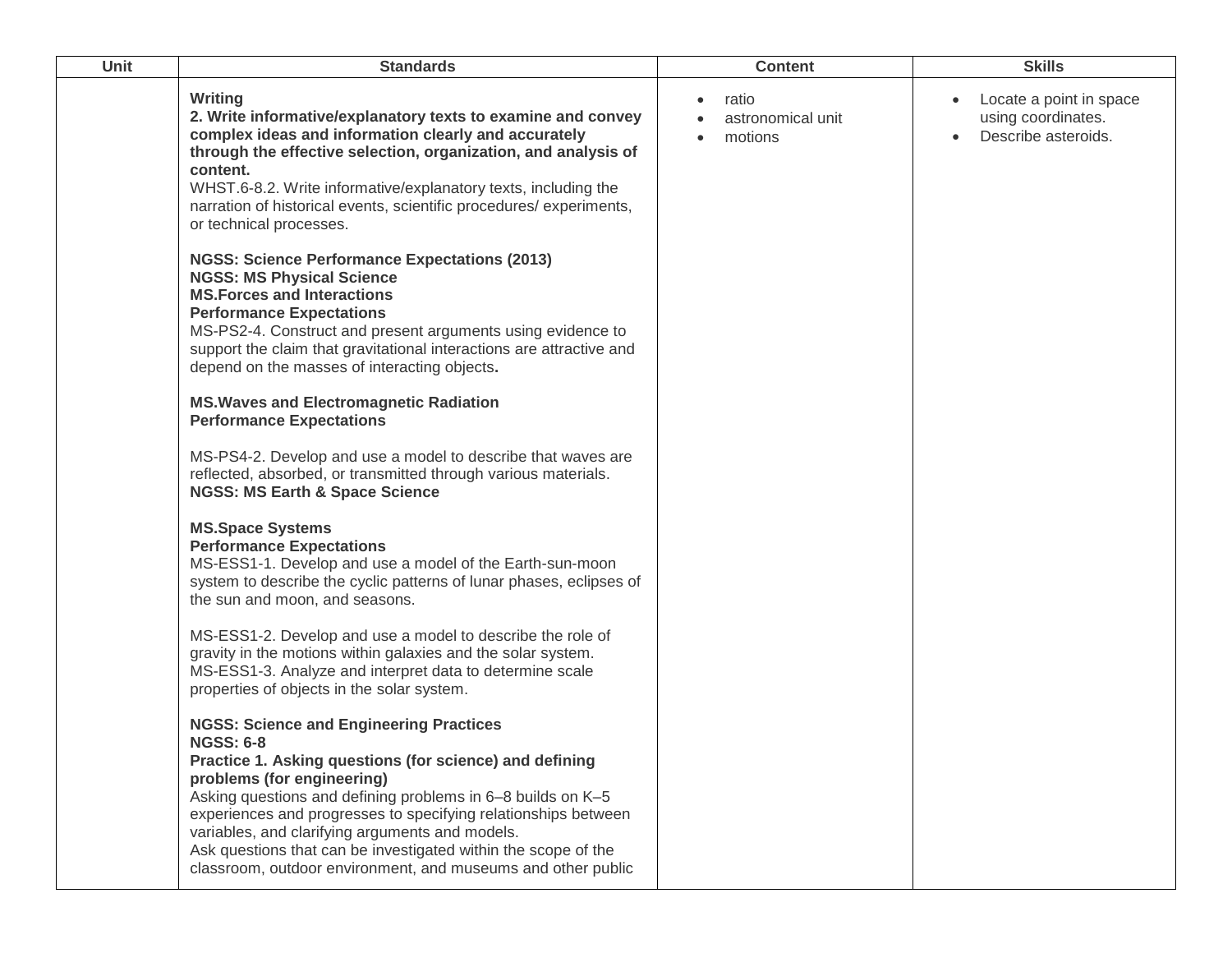| Unit | <b>Standards</b>                                                                                                                                                                                                                                                                                                                                                                                                                                                                                                  | <b>Content</b> | <b>Skills</b> |
|------|-------------------------------------------------------------------------------------------------------------------------------------------------------------------------------------------------------------------------------------------------------------------------------------------------------------------------------------------------------------------------------------------------------------------------------------------------------------------------------------------------------------------|----------------|---------------|
|      | facilities with available resources and, when appropriate, frame a<br>hypothesis based on observations and scientific principles.                                                                                                                                                                                                                                                                                                                                                                                 |                |               |
|      | Practice 2. Developing and using models                                                                                                                                                                                                                                                                                                                                                                                                                                                                           |                |               |
|      | Modeling in 6-8 builds on K-5 experiences and progresses<br>to developing, using, and revising models to describe, test,<br>and predict more abstract phenomena and design systems.<br>Develop a model to describe unobservable mechanisms.                                                                                                                                                                                                                                                                       |                |               |
|      | Practice 3. Planning and carrying out investigations<br>Planning and carrying out investigations in 6-8 builds on K-5<br>experiences and progresses to include investigations that<br>use multiple variables and provide evidence to support<br>explanations or solutions.                                                                                                                                                                                                                                        |                |               |
|      | Collect data about the performance of a proposed object, tool,<br>process or system under a range of conditions.                                                                                                                                                                                                                                                                                                                                                                                                  |                |               |
|      | Practice 4. Analyzing and interpreting data<br>Analyzing data in 6-8 builds on K-5 experiences and<br>progresses to extending quantitative analysis to<br>investigations, distinguishing between correlation and<br>causation, and basic statistical techniques of data and error<br>analysis.<br>Use graphical displays (e.g., maps, charts, graphs, and/or tables)<br>of large data sets to identify temporal and spatial relationships.<br>Distinguish between causal and correlational relationships in data. |                |               |
|      | Practice 5. Using mathematics and computational thinking<br>Mathematical and computational thinking in 6-8 builds on K-<br>5 experiences and progresses to identifying patterns in large<br>data sets and using mathematical concepts to support<br>explanations and arguments.<br>Use mathematical representations to describe and/or support<br>scientific conclusions and design solutions.                                                                                                                    |                |               |
|      | <b>NGSS: Disciplinary Core Ideas</b><br><b>NGSS: 6-8</b><br><b>ESS1: Earth's Place in the Universe</b><br><b>ESS1.A: The Universe and Its Stars</b><br>Patterns of the apparent motion of the sun, the moon, and stars in<br>the sky can be observed, described, predicted, and explained with<br>models. (MS-ESS1-1)                                                                                                                                                                                             |                |               |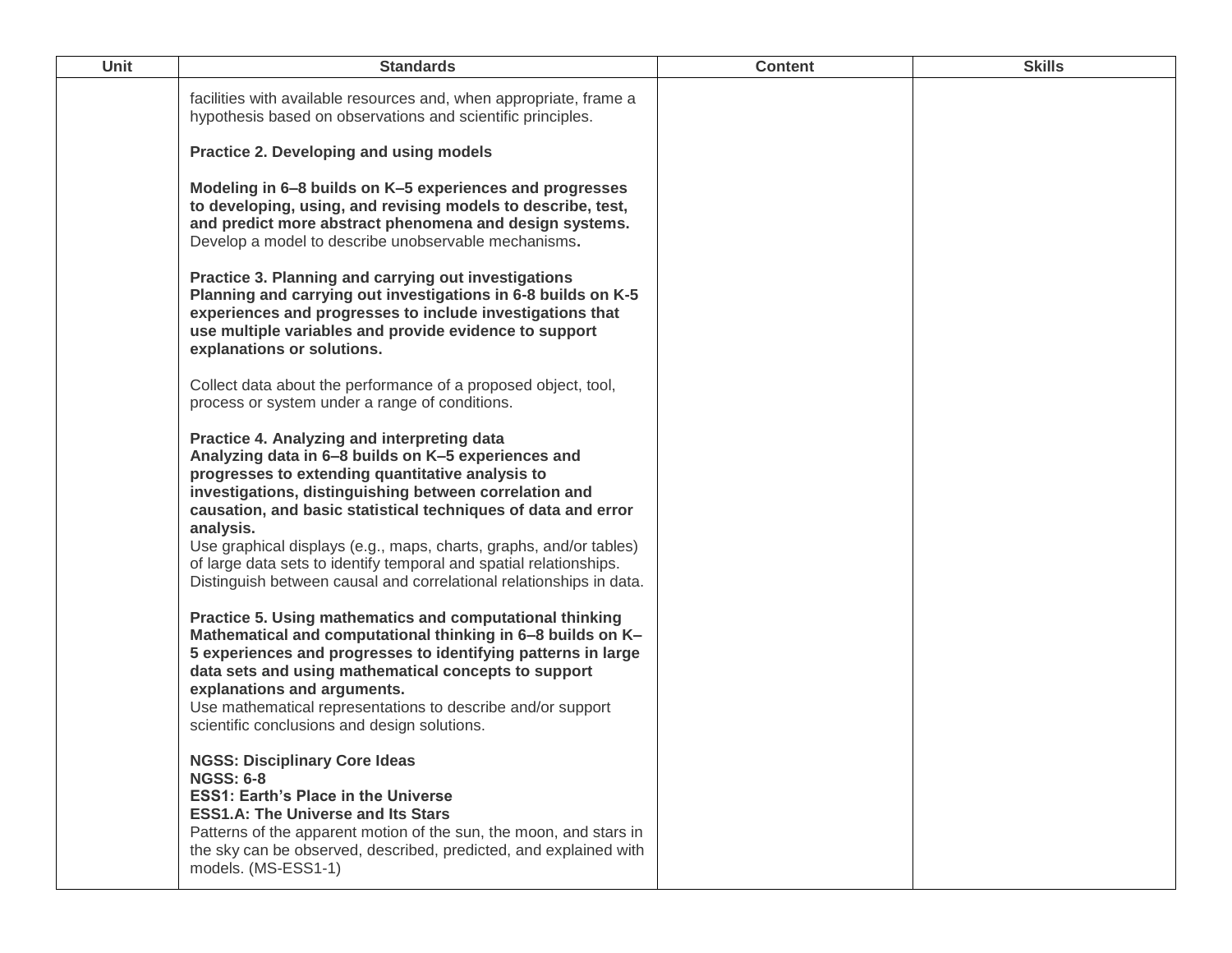| Unit | <b>Standards</b>                                                                                                                                                                                                                                                                                                                                                                                                                                                                                                                                                                                                                                                                  | <b>Content</b> | <b>Skills</b> |
|------|-----------------------------------------------------------------------------------------------------------------------------------------------------------------------------------------------------------------------------------------------------------------------------------------------------------------------------------------------------------------------------------------------------------------------------------------------------------------------------------------------------------------------------------------------------------------------------------------------------------------------------------------------------------------------------------|----------------|---------------|
|      | Earth and its solar system are part of the Milky Way galaxy, which<br>is one of many galaxies in the universe. (MS-ESS1-2)                                                                                                                                                                                                                                                                                                                                                                                                                                                                                                                                                        |                |               |
|      | <b>ESS1.B: Earth and the Solar System</b><br>The solar system consists of the sun and a collection of objects,<br>including planets, their moons, and asteroids that are held in orbit<br>around the sun by its gravitational pull on them.<br>(MS-ESS1-2), (MSESS1-3)<br>This model of the solar system can explain eclipses of the sun<br>and the moon. Earth's spin axis is fixed in direction over the short-<br>term but tilted relative to its orbit around the sun. The seasons are<br>a result of that tilt and are caused by the differential intensity of<br>sunlight on different areas of Earth across the year. (MS-ESS1-1)                                          |                |               |
|      | The solar system appears to have formed from a disk of dust and<br>gas, drawn together by gravity. (MS-ESS1-2)                                                                                                                                                                                                                                                                                                                                                                                                                                                                                                                                                                    |                |               |
|      | <b>ESS2: Earth's Systems</b><br><b>ESS2.A: Earth Materials and Systems</b><br>All Earth processes are the result of energy flowing and matter<br>cycling within and among the planet's systems. This energy is<br>derived from the sun and Earth's hot interior. The energy that<br>flows and matter that cycles produce chemical and physical<br>changes in Earth's materials and living organisms. (MS-ESS2-1)<br>The planet's systems interact over scales that range from<br>microscopic to global in size, and they operate over fractions of a<br>second to billions of years. These interactions have shaped<br>Earth's history and will determine its future. (MS-ESS2-2) |                |               |
|      | <b>PS1: Matter and Its Interactions</b><br>PS1.A: Structure and Properties of Matter<br>Gases and liquids are made of molecules or inert atoms that are<br>moving about relative to each other. (MS-PS1-4)                                                                                                                                                                                                                                                                                                                                                                                                                                                                        |                |               |
|      | In a liquid, the molecules are constantly in contact with others; in<br>a gas, they are widely spaced except when they happen to<br>collide. In a solid, atoms are closely spaced and may vibrate in<br>position but do not change relative locations. (MS-PS1-4)                                                                                                                                                                                                                                                                                                                                                                                                                 |                |               |
|      | Solids may be formed from molecules, or they may be extended<br>structures with repeating subunits (e.g., crystals). (MS-PS1-1)                                                                                                                                                                                                                                                                                                                                                                                                                                                                                                                                                   |                |               |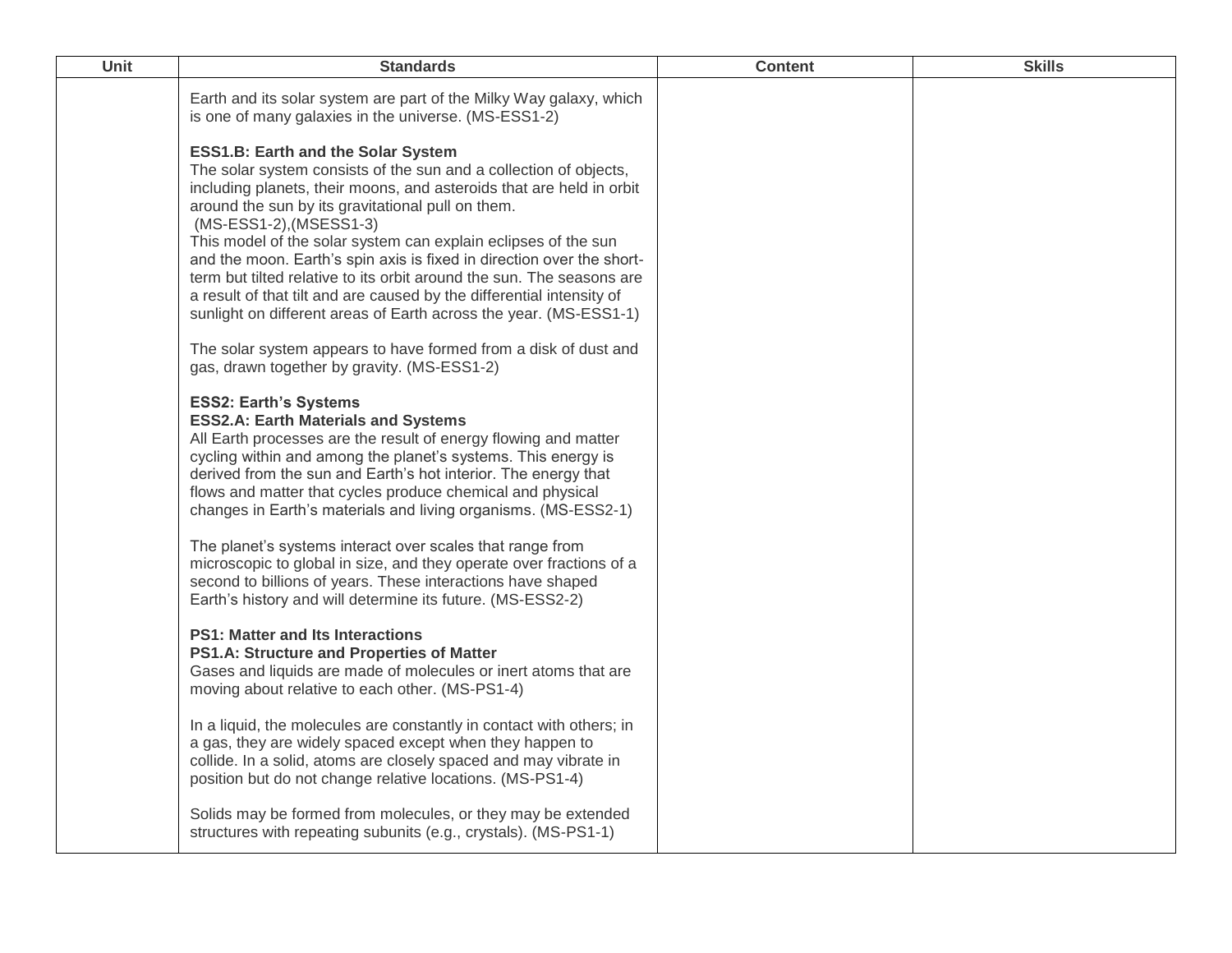| Unit                       | <b>Standards</b>                                                                                                                                                                                                                                                                                                                                                                                                                                                                                                                                                                                                                                                                                                                                                                                                                                                                                                                                                                                                                                                                                                                                                                                                                                                                                                                                                                                                  | <b>Content</b>                                                                                                                                                                                                                                                                                                                                                                                                                                                                                                                                                                                                                          | <b>Skills</b>                                                                                                                                                                                                                                                                                                                                                                                                                                                                                                                                                                                                                                                                                                                                                                                 |
|----------------------------|-------------------------------------------------------------------------------------------------------------------------------------------------------------------------------------------------------------------------------------------------------------------------------------------------------------------------------------------------------------------------------------------------------------------------------------------------------------------------------------------------------------------------------------------------------------------------------------------------------------------------------------------------------------------------------------------------------------------------------------------------------------------------------------------------------------------------------------------------------------------------------------------------------------------------------------------------------------------------------------------------------------------------------------------------------------------------------------------------------------------------------------------------------------------------------------------------------------------------------------------------------------------------------------------------------------------------------------------------------------------------------------------------------------------|-----------------------------------------------------------------------------------------------------------------------------------------------------------------------------------------------------------------------------------------------------------------------------------------------------------------------------------------------------------------------------------------------------------------------------------------------------------------------------------------------------------------------------------------------------------------------------------------------------------------------------------------|-----------------------------------------------------------------------------------------------------------------------------------------------------------------------------------------------------------------------------------------------------------------------------------------------------------------------------------------------------------------------------------------------------------------------------------------------------------------------------------------------------------------------------------------------------------------------------------------------------------------------------------------------------------------------------------------------------------------------------------------------------------------------------------------------|
|                            | The changes of state that occur with variations in temperature or<br>pressure can be described and predicted using these models of<br>matter. (MS-PS1-4)<br>© Copyright 2010. National Governors Association Center for<br>Best Practices and Council of Chief State School Officers. All<br>rights reserved.                                                                                                                                                                                                                                                                                                                                                                                                                                                                                                                                                                                                                                                                                                                                                                                                                                                                                                                                                                                                                                                                                                     |                                                                                                                                                                                                                                                                                                                                                                                                                                                                                                                                                                                                                                         |                                                                                                                                                                                                                                                                                                                                                                                                                                                                                                                                                                                                                                                                                                                                                                                               |
| Earth's<br><b>Dynamics</b> | <b>CCSS: English Language Arts 6-12</b><br><b>CCSS: Grade 7</b><br><b>Capacities of the Literate Individual</b><br>Students Who are College and Career Ready in Reading,<br>Writing, Speaking, Listening, & Language<br>They value evidence.<br><b>CCSS: Literacy in History/Social Studies, Science, &amp;</b><br><b>Technical Subjects 6-12</b><br><b>CCSS: Grades 6-8</b><br><b>Reading: Science &amp; Technical Subjects</b><br><b>Key Ideas and Details</b><br>1. Read closely to determine what the text says explicitly and<br>to make logical inferences from it; cite specific textual<br>evidence when writing or speaking to support conclusions<br>drawn from the text.<br>RST.6-8.1. Cite specific textual evidence to support analysis of<br>science and technical texts.<br>2. Determine central ideas or themes of a text and analyze<br>their development; summarize the key supporting details and<br>ideas.<br>RST.6-8.2. Determine the central ideas or conclusions of a text;<br>provide an accurate summary of the text distinct from prior<br>knowledge or opinions.<br>Integration of Knowledge and Ideas<br>7. Integrate and evaluate content presented in diverse<br>formats and media, including visually and quantitatively, as<br>well as in words.<br>RST.6-8.7. Integrate quantitative or technical information<br>expressed in words in a text with a version of that information | Students will know and<br>understand the following content:<br>Fossil records and rocks<br>provide clues to Earth's<br>History<br>Weathering, erosion, and<br>deposition change the<br>Earth's surface<br>Processes that are<br>observed today acted in<br>the same way over long<br>periods of time<br>Earth's materials change<br>over time<br>Humans interact with and<br>are impacted by natural<br>occurrences<br>Earth has many<br>renewable and<br>nonrenewable resources<br>Scientific Terminology for this<br>unit:<br>Plate tectonics<br>Fault types<br><b>Minerals</b><br>Rock cycle<br>Fossil<br>Sedimentary<br>Metamorphic | Students will be able to:<br>Recognize God's role in<br>$\bullet$<br>the dynamic nature of<br>Earth systems<br>Model and differentiate<br>plate tectonics and fault<br>types<br>Use fossil records to<br>$\bullet$<br>describe the history of<br>earth<br>Illustrate the rock cycle<br>Classify minerals and<br>rocks<br>Simulate interactions at<br>plate boundaries<br>Represent sea floor<br>spreading with a model<br>Examine cause and effect<br>relationships related to<br>earthquakes and<br>volcanoes<br>Categorize renewable,<br>nonrenewable, and<br>inexhaustible resources<br>Describe the advantages<br>and disadvantages of<br>using Earth's resources<br>Explore alternative energy<br>$\bullet$<br>sources<br>Analyze the benefits of<br>$\bullet$<br>reducing, reusing, and |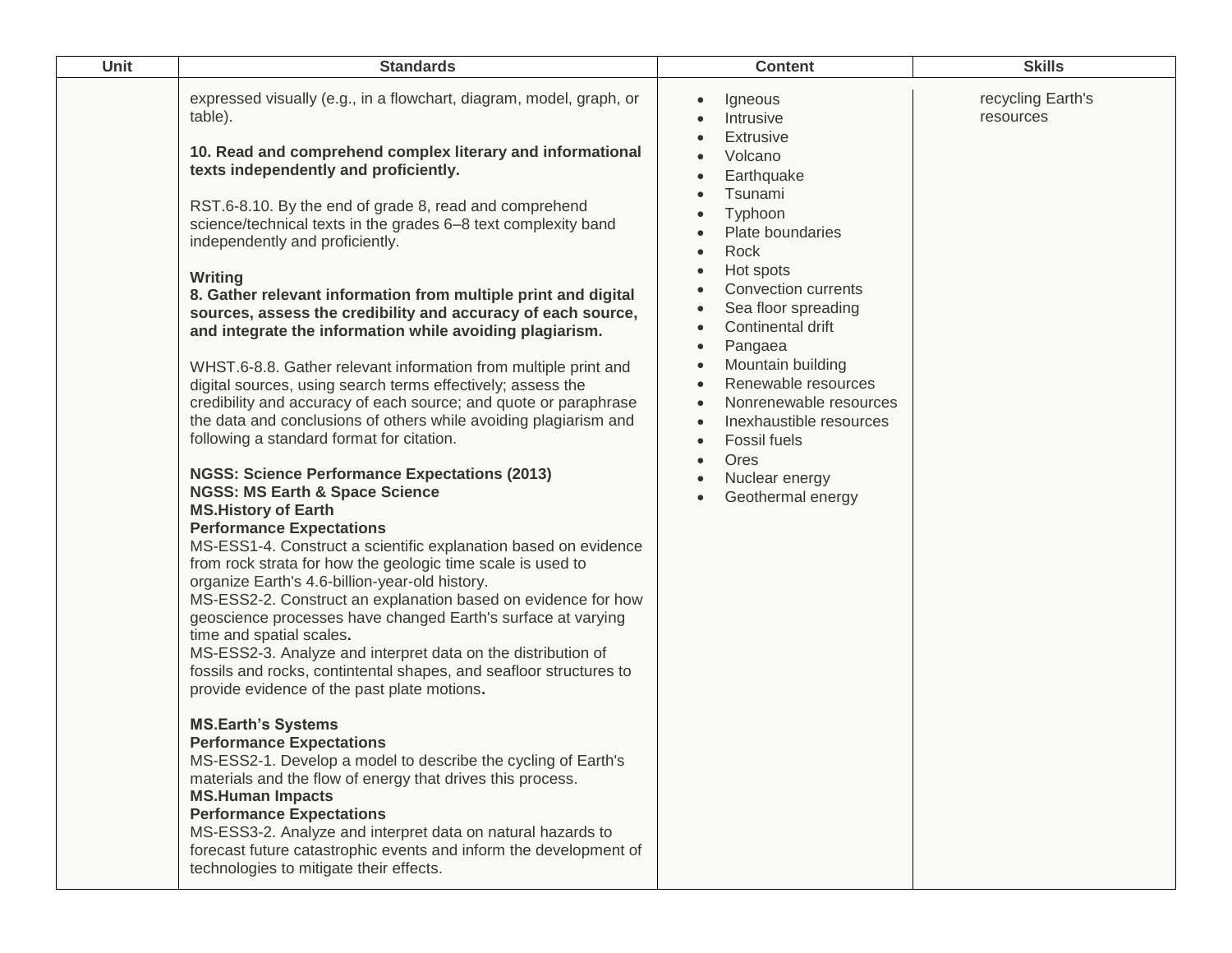| <b>Unit</b> | <b>Standards</b>                                                                                                                                                                                                                                                                                                                                                                                                                                                                                                                                                                                                                                                                                      | <b>Content</b> | <b>Skills</b> |
|-------------|-------------------------------------------------------------------------------------------------------------------------------------------------------------------------------------------------------------------------------------------------------------------------------------------------------------------------------------------------------------------------------------------------------------------------------------------------------------------------------------------------------------------------------------------------------------------------------------------------------------------------------------------------------------------------------------------------------|----------------|---------------|
|             | MS-ESS3-3. Apply scientific principles to design a method for<br>monitoring and minimizing a human impact on the environment.*<br>MS-ESS3-4. Construct an argument supported by evidence for<br>how increases in human population and per-capital consumption<br>of natural resources impact Earth's systems.                                                                                                                                                                                                                                                                                                                                                                                         |                |               |
|             | <b>NGSS: Science and Engineering Practices</b><br><b>NGSS: 6-8</b><br>Practice 1. Asking questions (for science) and defining<br>problems (for engineering)<br>Asking questions and defining problems in 6-8 builds on K-5<br>experiences and progresses to specifying relationships between<br>variables, and clarifying arguments and models.<br>Ask questions that arise from careful observation of phenomena,<br>models, or unexpected results, to clarify and/or seek additional<br>information.<br>Ask questions to identify and/or clarify evidence and/or the<br>premise(s) of an argument.<br>Ask questions to clarify and/or refine a model, an explanation, or<br>an engineering problem. |                |               |
|             | Practice 2. Developing and using models<br>Modeling in 6-8 builds on K-5 experiences and progresses<br>to developing, using, and revising models to describe, test,<br>and predict more abstract phenomena and design systems.<br>Develop or modify a model-based on evidence - to match what<br>happens if a variable or component of a system is changed.<br>Use and/or develop a model of simple systems with uncertain and<br>less predictable factors.<br>Develop and/or use a model to predict and/or describe<br>phenomena.                                                                                                                                                                    |                |               |
|             | Practice 4. Analyzing and interpreting data<br>Analyzing data in 6-8 builds on K-5 experiences and<br>progresses to extending quantitative analysis to<br>investigations, distinguishing between correlation and<br>causation, and basic statistical techniques of data and error<br>analysis.<br>Distinguish between causal and correlational relationships in data.<br>Analyze and interpret data to provide evidence for phenomena.<br>Consider limitations of data analysis (e.g., measurement error),<br>and/or seek to improve precision and accuracy of data with better<br>technological tools and methods (e.g., multiple trials).                                                           |                |               |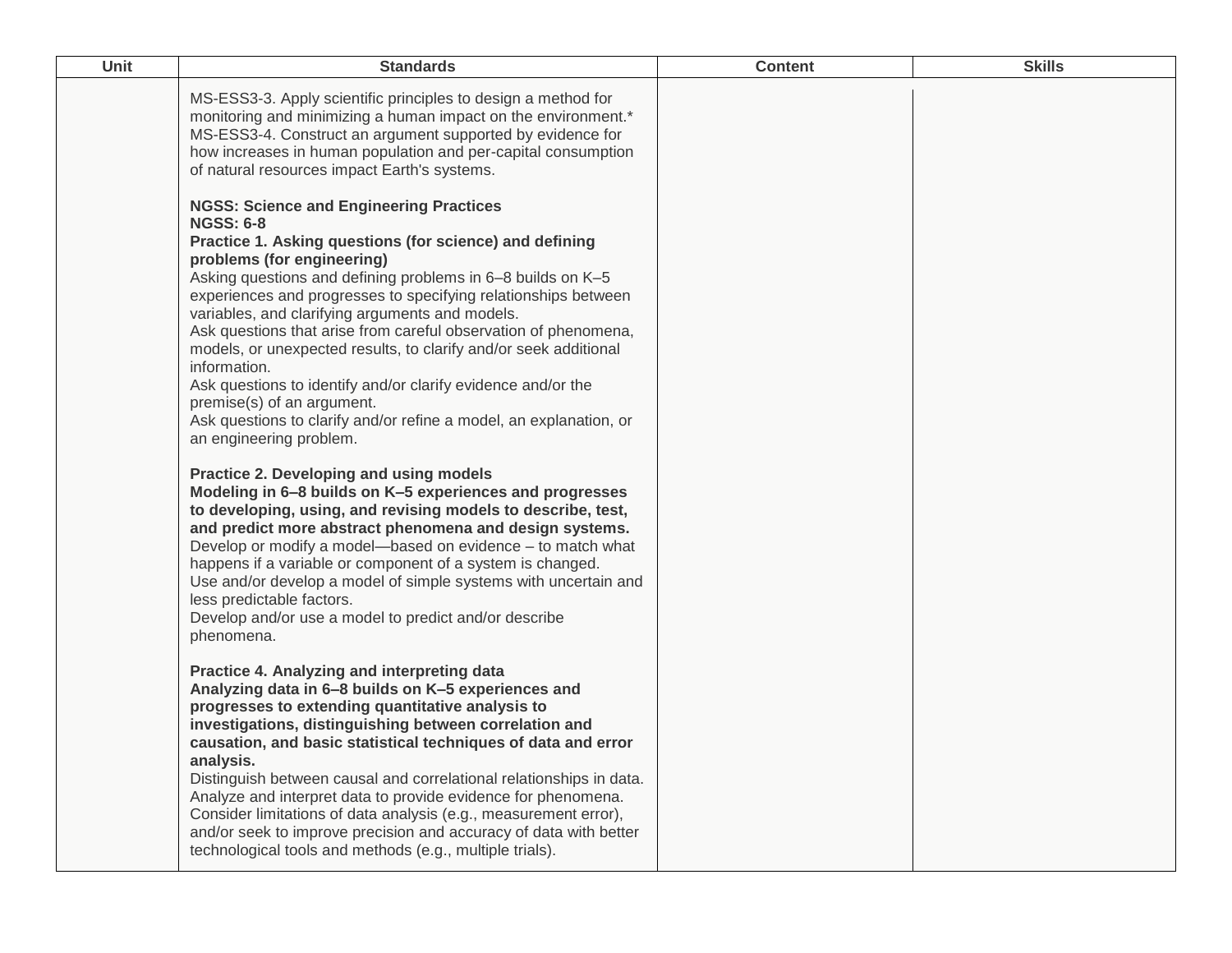| Unit | <b>Standards</b>                                                                                                                                                                                                                                                                                                                                                                                                                                                                                                                                                                                                   | <b>Content</b> | <b>Skills</b> |
|------|--------------------------------------------------------------------------------------------------------------------------------------------------------------------------------------------------------------------------------------------------------------------------------------------------------------------------------------------------------------------------------------------------------------------------------------------------------------------------------------------------------------------------------------------------------------------------------------------------------------------|----------------|---------------|
|      | Practice 6. Constructing explanations (for science) and<br>designing solutions (for engineering)<br>Constructing explanations and designing solutions in 6-8 builds<br>on K-5 experiences and progresses to include constructing<br>explanations and designing solutions supported by multiple<br>sources of evidence consistent with scientific ideas, principles,<br>and theories.<br>Construct an explanation using models or representations.<br>Undertake a design project, engaging in the design cycle, to<br>construct and/or implement a solution that meets specific design<br>criteria and constraints. |                |               |
|      | Practice 8. Obtaining, evaluating, and communicating<br>information<br>Obtaining, evaluating, and communicating information in 6-8<br>builds on K-5 experiences and progresses to evaluating the<br>merit and validity of ideas and methods.                                                                                                                                                                                                                                                                                                                                                                       |                |               |
|      | Integrate qualitative and/or quantitative scientific and/or<br>technical information in written text with that contained in<br>media and visual displays to clarify claims and findings.                                                                                                                                                                                                                                                                                                                                                                                                                           |                |               |
|      | Communicate scientific and/or technical information (e.g.<br>about a proposed object, tool, process, system) in writing<br>and/or through oral presentations.                                                                                                                                                                                                                                                                                                                                                                                                                                                      |                |               |
|      | <b>Connections to the Nature of Science: Most Closely</b><br><b>Associated with Practices</b>                                                                                                                                                                                                                                                                                                                                                                                                                                                                                                                      |                |               |
|      | <b>Scientific Investigations Use a Variety of Methods</b>                                                                                                                                                                                                                                                                                                                                                                                                                                                                                                                                                          |                |               |
|      | Science investigations use a variety of methods and tools to<br>make measurements and observations.                                                                                                                                                                                                                                                                                                                                                                                                                                                                                                                |                |               |
|      | Science investigations are guided by a set of values to<br>ensure accuracy of measurements, observations, and<br>objectivity of findings.                                                                                                                                                                                                                                                                                                                                                                                                                                                                          |                |               |
|      | Science depends on evaluating proposed explanations.                                                                                                                                                                                                                                                                                                                                                                                                                                                                                                                                                               |                |               |
|      | <b>Scientific Knowledge is Based on Empirical Evidence</b><br>Science knowledge is based upon logical and conceptual<br>connections between evidence and explanations.                                                                                                                                                                                                                                                                                                                                                                                                                                             |                |               |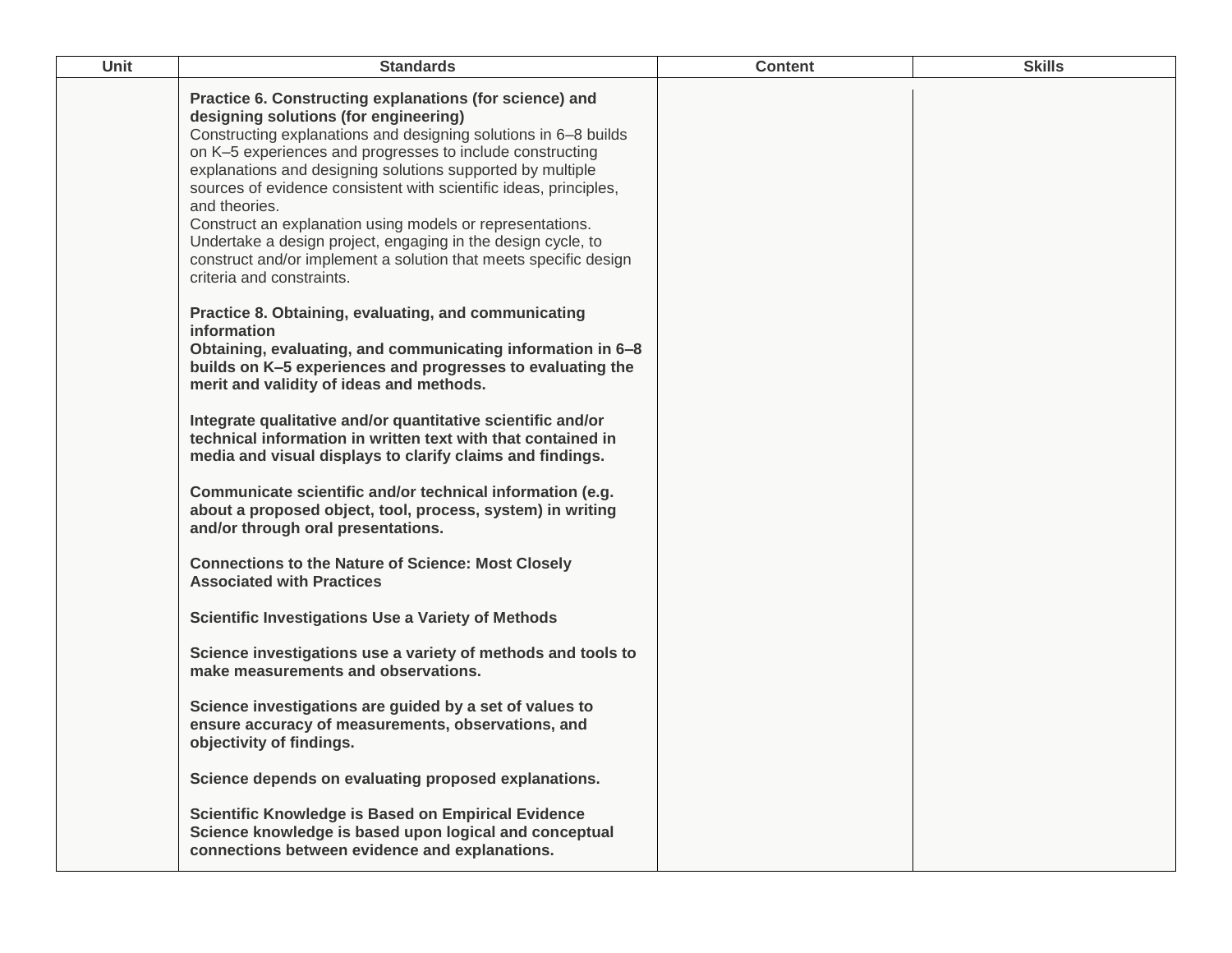| Unit                      | <b>Standards</b>                                                                                                                                                                                                                                                                                                                                                                                                                                                                                                                                                                                                                                                                                                                                                                                                                                                                                                                                                                                                  | <b>Content</b>                                                                                                                                                                                                                                                                                                                                                                                                                                                                                                                            | <b>Skills</b>                                                                                                                                                                                                                                                                                                                                                                                                                                                                                                                                                                  |
|---------------------------|-------------------------------------------------------------------------------------------------------------------------------------------------------------------------------------------------------------------------------------------------------------------------------------------------------------------------------------------------------------------------------------------------------------------------------------------------------------------------------------------------------------------------------------------------------------------------------------------------------------------------------------------------------------------------------------------------------------------------------------------------------------------------------------------------------------------------------------------------------------------------------------------------------------------------------------------------------------------------------------------------------------------|-------------------------------------------------------------------------------------------------------------------------------------------------------------------------------------------------------------------------------------------------------------------------------------------------------------------------------------------------------------------------------------------------------------------------------------------------------------------------------------------------------------------------------------------|--------------------------------------------------------------------------------------------------------------------------------------------------------------------------------------------------------------------------------------------------------------------------------------------------------------------------------------------------------------------------------------------------------------------------------------------------------------------------------------------------------------------------------------------------------------------------------|
|                           | Scientific Knowledge is Open to Revision in Light of New<br><b>Evidence</b><br>Scientific explanations are subject to revision and<br>improvement in light of new evidence.<br>The certainty and durability of science findings varies.<br>Science Models, Laws, Mechanisms, and Theories Explain<br><b>Natural Phenomena</b><br>Theories are explanations for observable phenomena.<br>Science theories are based on a body of evidence developed<br>over time.<br>© Copyright 2010. National Governors Association Center for<br>Best Practices and Council of Chief State School Officers. All<br>rights reserved.                                                                                                                                                                                                                                                                                                                                                                                             |                                                                                                                                                                                                                                                                                                                                                                                                                                                                                                                                           |                                                                                                                                                                                                                                                                                                                                                                                                                                                                                                                                                                                |
| Weather<br><b>Science</b> | <b>CCSS: English Language Arts 6-12</b><br><b>CCSS: Grade 6</b><br><b>Capacities of the Literate Individual</b><br>Students Who are College and Career Ready in Reading,<br>Writing, Speaking, Listening, & Language<br>They demonstrate independence.<br>They build strong content knowledge.<br>They respond to the varying demands of audience, task, purpose,<br>and discipline.<br>They comprehend as well as critique.<br>They value evidence.<br>They use technology and digital media strategically and capably.<br>They come to understand other perspectives and cultures.<br><b>Reading: Informational Text</b><br><b>Key Ideas and Details</b><br>1. Read closely to determine what the text says explicitly and<br>to make logical inferences from it; cite specific textual<br>evidence when writing or speaking to support conclusions<br>drawn from the text.<br>RI.6.1. Cite textual evidence to support analysis of what the text<br>says explicitly as well as inferences drawn from the text. | Students will know and<br>understand the following content:<br>Weather is a measurable<br>condition of the<br>atmosphere at a specific<br>time and location<br>The atmosphere is a<br>mixture of gases<br>Energy is transferred to<br>$\bullet$<br>matter and causes it to<br>change states<br>Humans impact the<br>environment, but there<br>are ways to minimize<br>these affects.<br>Humans continue to<br>design and evaluate new<br>solutions for the<br>conservation of Earth.<br>As the human population<br>increases, so does the | Students will be able to:<br>Believe in and identify the<br>changing nature of God's<br>creation<br>Differentiate between<br>weather and climate<br>Discuss heat transfer<br>Consider factors of local<br>and global wind patterns<br>Recognize that climate is<br>$\bullet$<br>related to solar energy<br>transfer<br>Construct a model of the<br>$\bullet$<br>water cycle<br>Explore the density of<br>fluids<br>Develop a particle model<br>for air pressure<br>Identify where weather<br>occurs in the atmosphere<br>Measure weather factors<br>$\bullet$<br>and variables |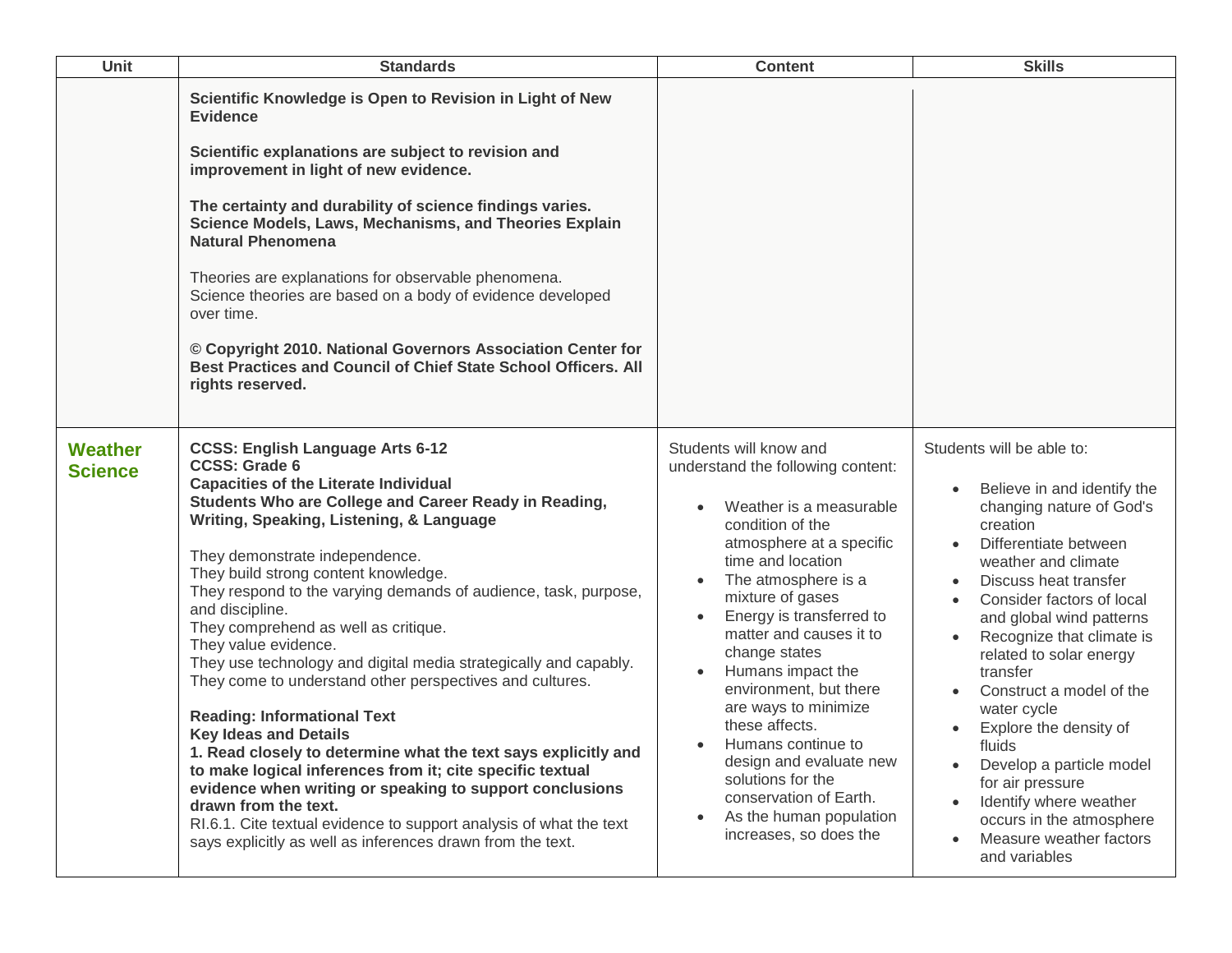| Unit | <b>Standards</b>                                                                                                                                                                                                                                                                                                                                                                                                                                                                                                                                                                                                                                                                                                                                                                                                                                                                                                                                                                                                                                                                                                                                                                                                                                                                                                                                                                                                                                                                                                                                                                                                                                                                                                                                                                                                                                                                                                                                        | <b>Content</b>                                                                                                                                                                                                                                                                                                                                                                                                                                                                                                                                                                             | <b>Skills</b>                                                                                                                                                                                                                                                                                                                                                           |
|------|---------------------------------------------------------------------------------------------------------------------------------------------------------------------------------------------------------------------------------------------------------------------------------------------------------------------------------------------------------------------------------------------------------------------------------------------------------------------------------------------------------------------------------------------------------------------------------------------------------------------------------------------------------------------------------------------------------------------------------------------------------------------------------------------------------------------------------------------------------------------------------------------------------------------------------------------------------------------------------------------------------------------------------------------------------------------------------------------------------------------------------------------------------------------------------------------------------------------------------------------------------------------------------------------------------------------------------------------------------------------------------------------------------------------------------------------------------------------------------------------------------------------------------------------------------------------------------------------------------------------------------------------------------------------------------------------------------------------------------------------------------------------------------------------------------------------------------------------------------------------------------------------------------------------------------------------------------|--------------------------------------------------------------------------------------------------------------------------------------------------------------------------------------------------------------------------------------------------------------------------------------------------------------------------------------------------------------------------------------------------------------------------------------------------------------------------------------------------------------------------------------------------------------------------------------------|-------------------------------------------------------------------------------------------------------------------------------------------------------------------------------------------------------------------------------------------------------------------------------------------------------------------------------------------------------------------------|
|      | <b>Integration of Knowledge and Ideas</b><br>7. Integrate and evaluate content presented in diverse<br>formats and media, including visually and quantitatively, as<br>well as in words.<br>RI.6.7. Integrate information presented in different media or<br>formats (e.g., visually, quantitatively) as well as in words to<br>develop a coherent understanding of a topic or issue.<br>Writing<br><b>Text Types and Purposes1</b><br>1. Write arguments to support claims in an analysis of<br>substantive topics or texts, using valid reasoning and<br>relevant and sufficient evidence.<br>W.6.1. Write arguments to support claims with clear reasons and<br>relevant evidence.<br>W.6.1a. Introduce claim(s) and organize the reasons and<br>evidence clearly.<br>W.6.1b. Support claim(s) with clear reasons and relevant<br>evidence, using credible sources and demonstrating an<br>understanding of the topic or text.<br>W.6.1d. Establish and maintain a formal style.<br>CCSS: Literacy in History/Social Studies, Science, &<br><b>Technical Subjects 6-12</b><br><b>CCSS: Grades 6-8</b><br><b>Capacities of the Literate Individual</b><br>Students Who are College and Career Ready in Reading,<br>Writing, Speaking, Listening, & Language<br>They demonstrate independence.<br>They build strong content knowledge.<br>They respond to the varying demands of audience, task, purpose,<br>and discipline.<br>They comprehend as well as critique.<br>They value evidence.<br>They use technology and digital media strategically and capably.<br>They come to understand other perspectives and cultures.<br><b>Reading: Science &amp; Technical Subjects</b><br>10. Read and comprehend complex literary and informational<br>texts independently and proficiently.<br>RST.6-8.10. By the end of grade 8, read and comprehend<br>science/technical texts in the grades 6-8 text complexity band<br>independently and proficiently. | impact on Earth's<br>systems<br>Scientific terminology:<br>climate<br>weather<br>temperature<br>water cycle<br>latitude<br>ocean currents<br>carbon dioxide<br>greenhouse gases<br>pressure<br>altitude<br>evaporation<br>transpiration<br>atmosphere<br>nitrogen<br>oxygen<br>air pressure<br>convection currents<br>air masses<br>sea breeze<br>land breeze<br>density<br>fluid<br>radiation<br>conduction<br>convection<br>heat transfer<br>compression<br>pollution<br>agriculture<br>fresh water<br>salt water<br>deforestation<br>endangered<br>aquifers<br>biosphere<br>wind energy | Analyze varying<br>$\bullet$<br>conditions within the<br>atmosphere<br>Describe the advantages<br>and disadvantages of<br>using Earth's resources<br>Evaluate human impact<br>on the environment<br>Examine the value of<br>Earth's resources and<br>alternative energy sources<br>Critique the benefits of<br>reducing, reusing, and<br>recycling Earth's<br>resources |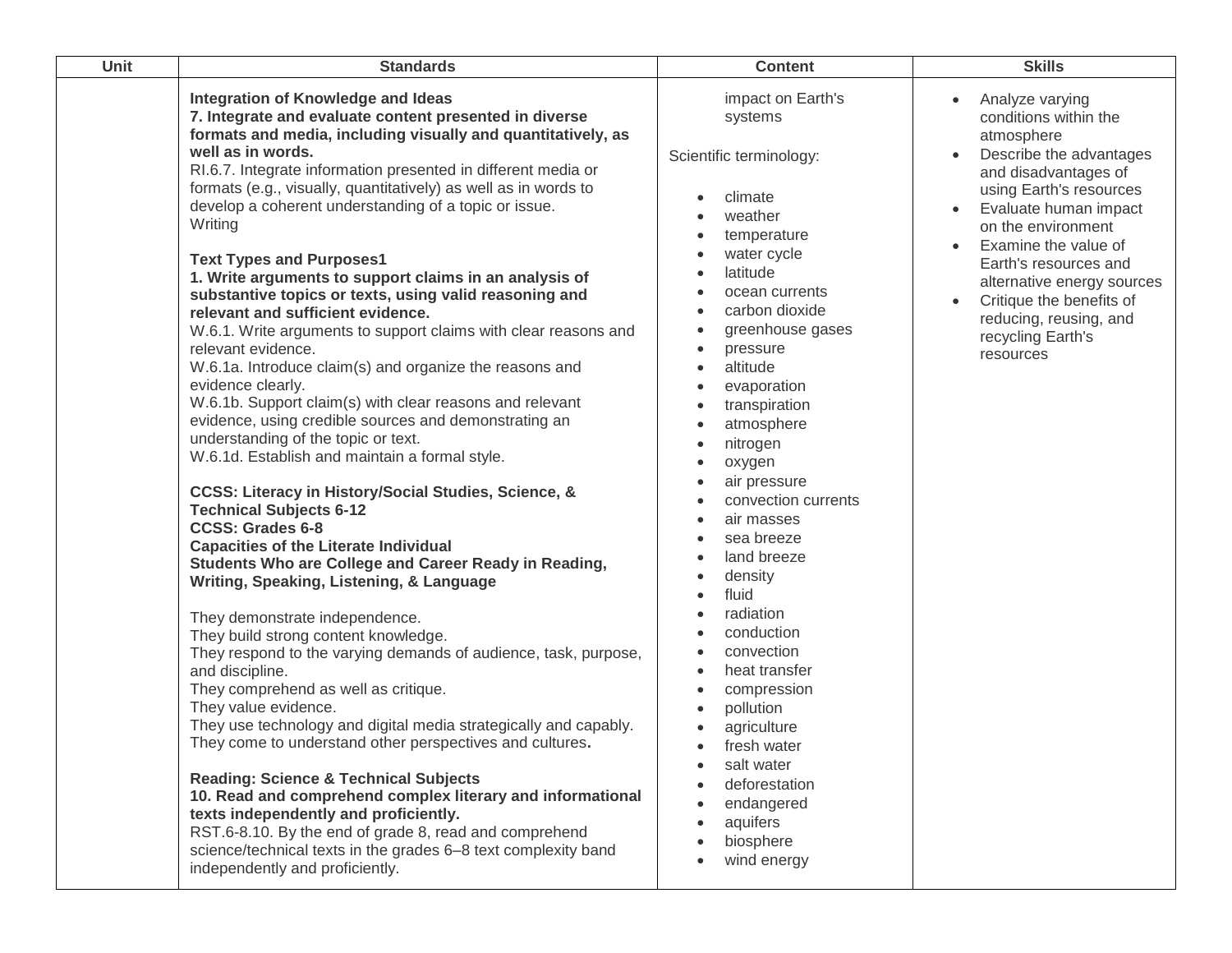| Unit | <b>Standards</b>                                                                                                                                                                                                                                                                                                                                         | <b>Content</b>                                    | <b>Skills</b> |
|------|----------------------------------------------------------------------------------------------------------------------------------------------------------------------------------------------------------------------------------------------------------------------------------------------------------------------------------------------------------|---------------------------------------------------|---------------|
|      | <b>NGSS: Science Performance Expectations (2013)</b><br><b>NGSS: MS Earth &amp; Space Science</b><br><b>MS.Earth's Systems</b><br><b>Performance Expectations</b><br>MS-ESS2-4. Develop a model to describe the cycling of water<br>through Earth's systems driven by energy from the sun and the<br>force of gravity.<br><b>MS. Weather and Climate</b> | solar energy<br>$\bullet$<br>hydroelectric energy |               |
|      | <b>Performance Expectations</b><br>MS-ESS2-5. Collect data to provide evidence for how the motions<br>and complex interactions of air masses results in changes in<br>weather conditions.                                                                                                                                                                |                                                   |               |
|      | MS-ESS2-6. Develop and use a model to describe how unequal<br>heating and rotation of the Earth cause patterns of atmospheric<br>and oceanic circulation that determine regional climates.                                                                                                                                                               |                                                   |               |
|      | MS-ESS3-5. Ask questions to clarify evidence of the factors that<br>have caused the rise in global temperatures over the past<br>century.                                                                                                                                                                                                                |                                                   |               |
|      | <b>NGSS: Science and Engineering Practices</b><br><b>NGSS: 6-8</b><br>Practice 3. Planning and carrying out investigations<br>Planning and carrying out investigations in 6-8 builds on K-5<br>experiences and progresses to include investigations that<br>use multiple variables and provide evidence to support<br>explanations or solutions.         |                                                   |               |
|      | Plan an investigation individually and collaboratively, and in the<br>design: identify independent and dependent variables and<br>controls, what tools are needed to do the gathering, how<br>measurements will be recorded, and how many data are needed<br>to support a claim.                                                                         |                                                   |               |
|      | Conduct an investigation and/or evaluate and/or revise the<br>experimental design to produce data to serve as the basis for<br>evidence that meet the goals of the investigation.                                                                                                                                                                        |                                                   |               |
|      | Collect data to produce data to serve as the basis for evidence to<br>answer scientific questions or test design solutions under a range<br>of conditions.                                                                                                                                                                                               |                                                   |               |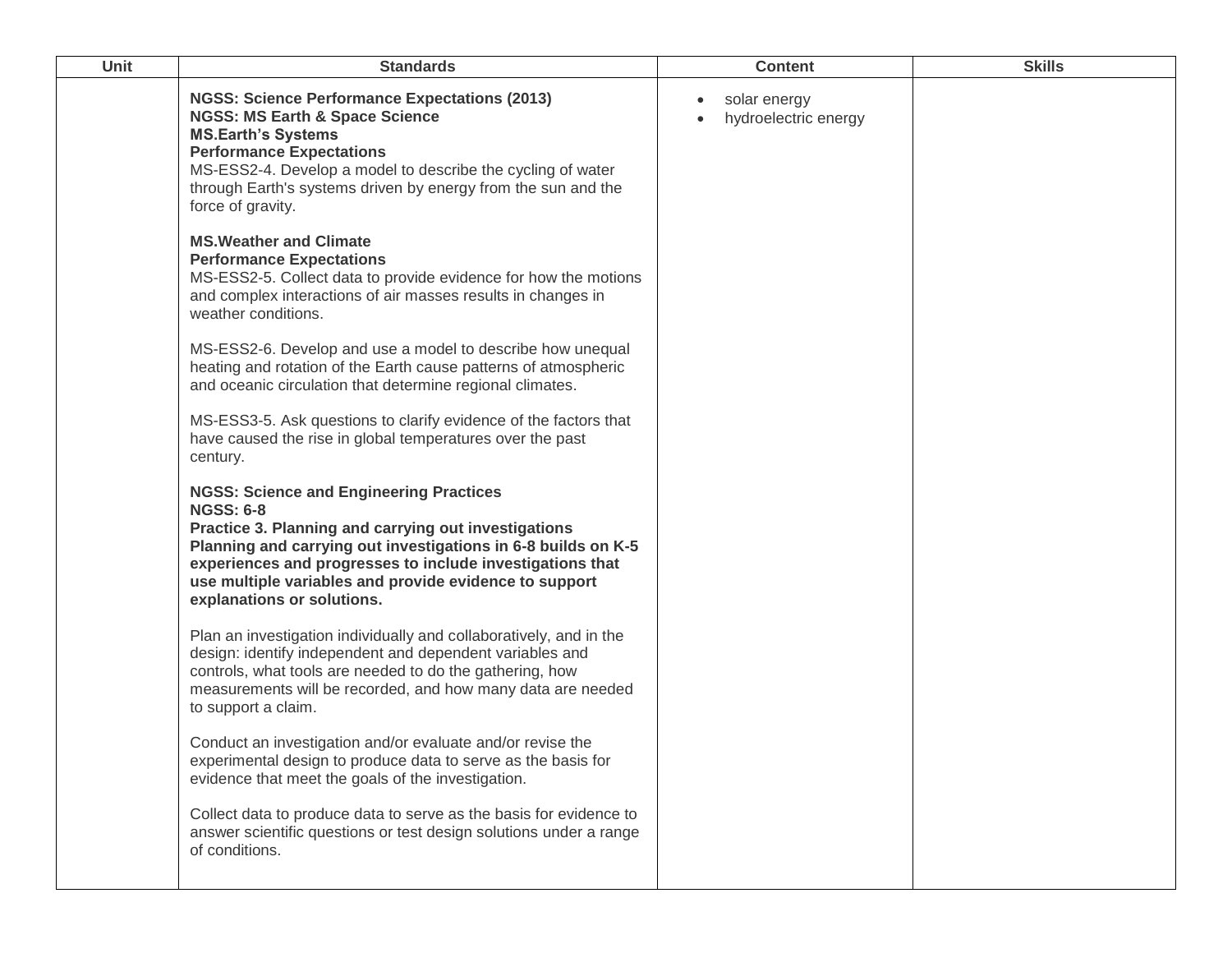| Unit | <b>Standards</b>                                                                                                                                                                                                                                                                                                                                                                                                                                                                                                                                                                                                                                                                                                                                                                                                                                         | <b>Content</b> | <b>Skills</b> |
|------|----------------------------------------------------------------------------------------------------------------------------------------------------------------------------------------------------------------------------------------------------------------------------------------------------------------------------------------------------------------------------------------------------------------------------------------------------------------------------------------------------------------------------------------------------------------------------------------------------------------------------------------------------------------------------------------------------------------------------------------------------------------------------------------------------------------------------------------------------------|----------------|---------------|
|      | Practice 4. Analyzing and interpreting data<br>Analyzing data in 6-8 builds on K-5 experiences and<br>progresses to extending quantitative analysis to<br>investigations, distinguishing between correlation and<br>causation, and basic statistical techniques of data and error<br>analysis.<br>Analyze and interpret data to determine similarities and<br>differences in findings.                                                                                                                                                                                                                                                                                                                                                                                                                                                                   |                |               |
|      | Practice 8. Obtaining, evaluating, and communicating<br>information<br>Obtaining, evaluating, and communicating information in 6-8<br>builds on K-5 experiences and progresses to evaluating the merit<br>and validity of ideas and methods.<br>Communicate scientific and/or technical information (e.g. about a<br>proposed object, tool, process, system) in writing and/or through<br>oral presentations.<br>Connections to the Nature of Science: Most Closely Associated<br>with Practices<br>Scientific Knowledge is Based on Empirical Evidence<br>Science disciplines share common rules of obtaining and<br>evaluating empirical evidence.                                                                                                                                                                                                     |                |               |
|      | <b>NGSS: Disciplinary Core Ideas</b><br><b>NGSS: 6-8</b><br><b>ESS2: Earth's Systems</b><br>ESS2.C: The Roles of Water in Earth's Surface Processes<br>Water continually cycles among land, ocean, and atmosphere via<br>transpiration, evaporation, condensation and crystallization, and<br>precipitation, as well as downhill flows on land. (MS-ESS2-4)<br>The complex patterns of the changes and the movement of water<br>in the atmosphere, determined by winds, landforms, and ocean<br>temperatures and currents, are major determinants of local<br>weather patterns. (MSESS2-5)<br>Global movements of water and its changes in form are propelled<br>by sunlight and gravity. (MS-ESS2-4)<br>Variations in density due to variations in temperature and salinity<br>drive a global pattern of interconnected ocean currents. (MS-<br>ESS2-6) |                |               |
|      | <b>ESS2.D: Weather and Climate</b><br>Weather and climate are influenced by interactions involving<br>sunlight, the ocean, the atmosphere, ice, landforms, and living<br>things. These interactions vary with latitude, altitude, and local                                                                                                                                                                                                                                                                                                                                                                                                                                                                                                                                                                                                              |                |               |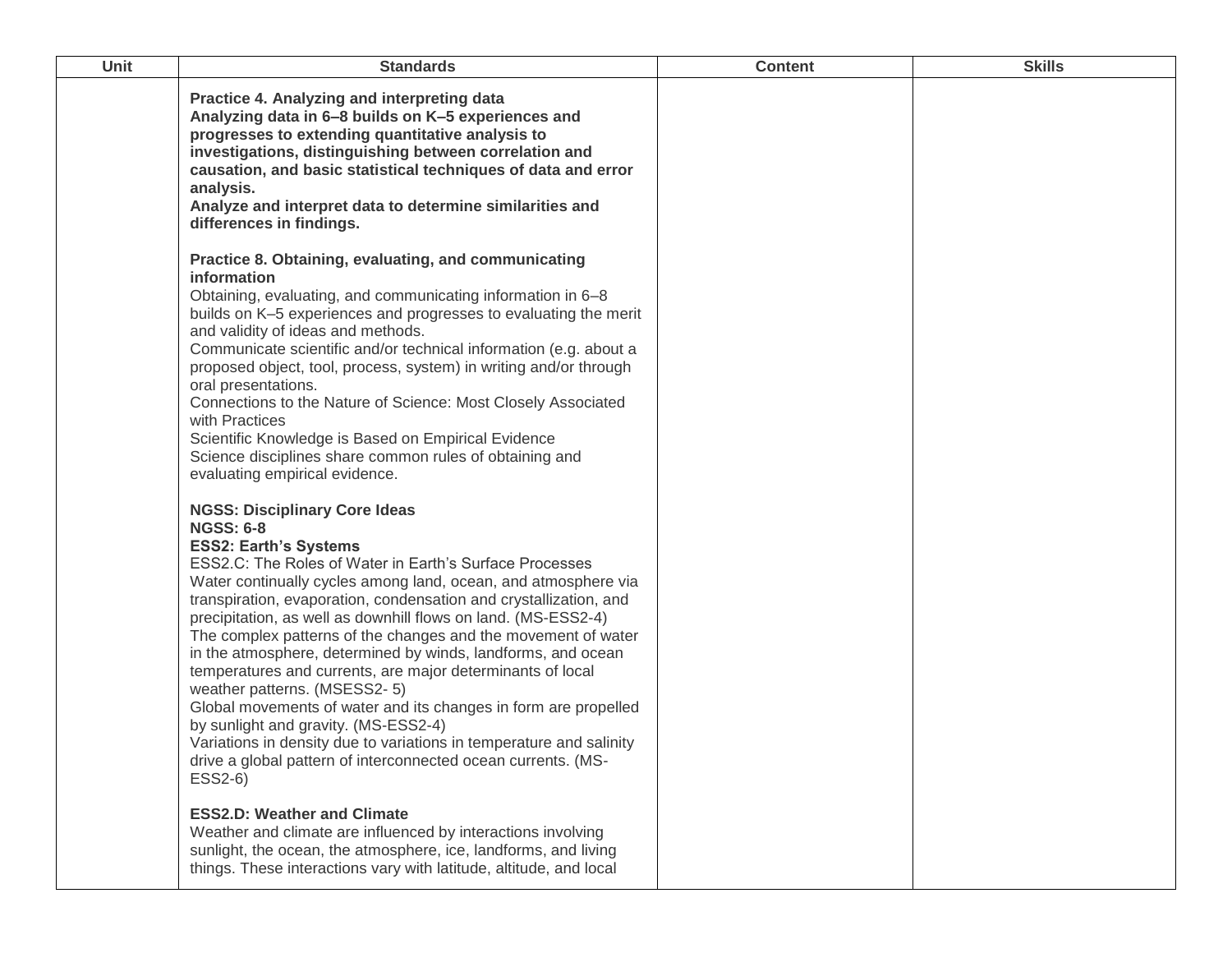| <b>Unit</b>                       | <b>Standards</b>                                                                                                                                                                                                                                                                                                                                                                                                                                                                                                                                                                                                                                                                                                                                                                                                                                                                                                                                                                                                                                                                                                                                                                                                                                                                                                                                                                                                                                   | <b>Content</b>                                                                                                                                                                                                                                                      | <b>Skills</b>                                                                                                                                                                                                                                                                                                 |
|-----------------------------------|----------------------------------------------------------------------------------------------------------------------------------------------------------------------------------------------------------------------------------------------------------------------------------------------------------------------------------------------------------------------------------------------------------------------------------------------------------------------------------------------------------------------------------------------------------------------------------------------------------------------------------------------------------------------------------------------------------------------------------------------------------------------------------------------------------------------------------------------------------------------------------------------------------------------------------------------------------------------------------------------------------------------------------------------------------------------------------------------------------------------------------------------------------------------------------------------------------------------------------------------------------------------------------------------------------------------------------------------------------------------------------------------------------------------------------------------------|---------------------------------------------------------------------------------------------------------------------------------------------------------------------------------------------------------------------------------------------------------------------|---------------------------------------------------------------------------------------------------------------------------------------------------------------------------------------------------------------------------------------------------------------------------------------------------------------|
|                                   | and regional geography, all of which can affect oceanic and<br>atmospheric flow patterns. (MS-ESS2-6)<br>Because these patterns are so complex, weather can only be<br>predicted probabilistically. (MS-ESS2-5)<br>The ocean exerts a major influence on weather and climate by<br>absorbing energy from the sun, releasing it over time, and globally<br>redistributing it through ocean currents. (MS-ESS2-6)<br><b>ESS3: Earth and Human Activity</b><br><b>ESS3.B: Natural Hazards</b><br>Mapping the history of natural hazards in a region, combined with<br>an understanding of related geologic forces can help forecast the<br>locations and likelihoods of future events. (MS-ESS3-2)<br><b>ESS3.D: Global Climate Change</b><br>Human activities, such as the release of greenhouse gases<br>from burning fossil fuels, are major factors in the current rise<br>in Earth's mean surface temperature (global warming).<br>Reducing the level of climate change and reducing human<br>vulnerability to whatever climate changes do occur depend on the<br>understanding of climate science, engineering capabilities, and<br>other kinds of knowledge, such as understanding of human<br>behavior and on applying that knowledge wisely in decisions and<br>activities. (MS-ESS3-5)<br>© Copyright 2010. National Governors Association Center for<br>Best Practices and Council of Chief State School Officers. All<br>rights reserved. |                                                                                                                                                                                                                                                                     |                                                                                                                                                                                                                                                                                                               |
| <b>Science</b><br><b>Projects</b> | <b>CCSS: English Language Arts 6-12</b><br><b>CCSS: Grade 7</b><br><b>Capacities of the Literate Individual</b><br>Students Who are College and Career Ready in Reading,<br>Writing, Speaking, Listening, & Language<br>They build strong content knowledge.<br>They comprehend as well as critique.<br>They use technology and digital media strategically and<br>capably.                                                                                                                                                                                                                                                                                                                                                                                                                                                                                                                                                                                                                                                                                                                                                                                                                                                                                                                                                                                                                                                                        | The engineering design<br>process<br>Inquiry based approach<br>to the scientific method.<br>Scientific method<br><b>Hypothesis</b><br>$\bullet$<br>Procedure<br>$\bullet$<br>Background information<br>Procedures<br>Bibliography<br>Results<br>Graphs<br>$\bullet$ | The students will be able to:<br>Follow the scientific<br>method to conduct an<br>experiment.<br>Define the criteria and<br>constraints of a scientific<br>problem.<br>Research scientific<br>$\bullet$<br>principles.<br>Evaluate solutions to<br>$\bullet$<br>determine how well the<br>objectives were met |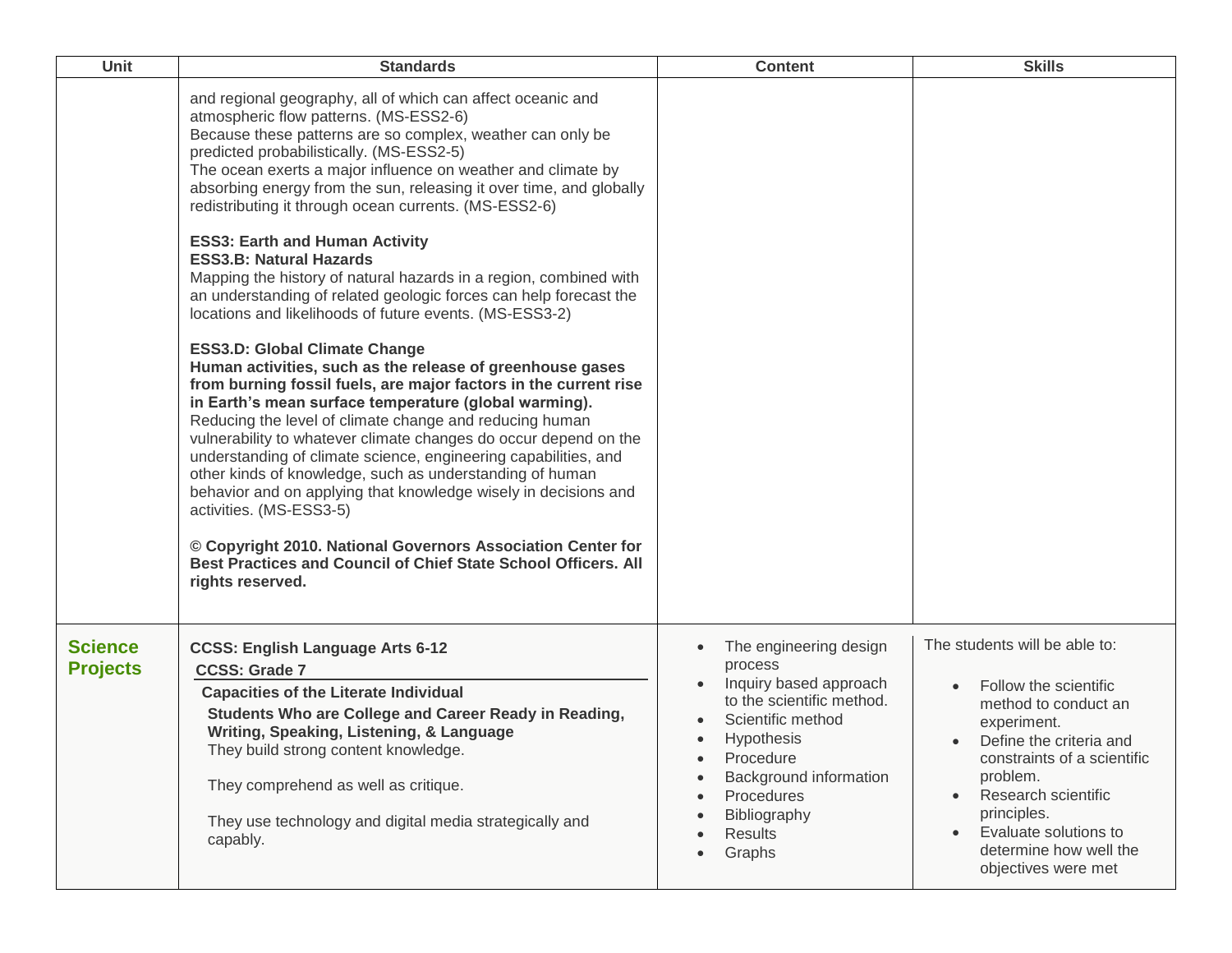| Unit | <b>Standards</b>                                                                                                                                                                                                                                                                                                                                                                                                                                                                                                                                                                                                                                                                                                                                                                                                                                                                                                                                                                                                                                                                                                                                                                                                                                                                                                                                                                                                                                                                                                                                                                                                                                                                                                                                                                                                                                                                                 | <b>Content</b>                                                 | <b>Skills</b>                                                                                                                                                                                                                                                                                                                                                                                         |
|------|--------------------------------------------------------------------------------------------------------------------------------------------------------------------------------------------------------------------------------------------------------------------------------------------------------------------------------------------------------------------------------------------------------------------------------------------------------------------------------------------------------------------------------------------------------------------------------------------------------------------------------------------------------------------------------------------------------------------------------------------------------------------------------------------------------------------------------------------------------------------------------------------------------------------------------------------------------------------------------------------------------------------------------------------------------------------------------------------------------------------------------------------------------------------------------------------------------------------------------------------------------------------------------------------------------------------------------------------------------------------------------------------------------------------------------------------------------------------------------------------------------------------------------------------------------------------------------------------------------------------------------------------------------------------------------------------------------------------------------------------------------------------------------------------------------------------------------------------------------------------------------------------------|----------------------------------------------------------------|-------------------------------------------------------------------------------------------------------------------------------------------------------------------------------------------------------------------------------------------------------------------------------------------------------------------------------------------------------------------------------------------------------|
|      | <b>Reading: Literature</b><br><b>Key Ideas and Details</b><br>1. Read closely to determine what the text says explicitly<br>and to make logical inferences from it; cite specific textual<br>evidence when writing or speaking to support conclusions<br>drawn from the text.<br>RL.7.1. Cite several pieces of textual evidence to support<br>analysis of what the text says explicitly as well as inferences<br>drawn from the text.<br>Writing<br><b>Text Types and Purposes</b><br>1. Write arguments to support claims in an analysis of<br>substantive topics or texts, using valid reasoning and<br>relevant and sufficient evidence.<br>W.7.1d. Establish and maintain a formal style.<br>W.7.1e. Provide a concluding statement or section that follows<br>from and supports the argument presented.<br>2. Write informative/explanatory texts to examine and<br>convey complex ideas and information clearly and<br>accurately through the effective selection, organization,<br>and analysis of content.<br>W.7.2. Write informative/explanatory texts to examine a topic<br>and convey ideas, concepts, and information through the<br>selection, organization, and analysis of relevant content.<br>W.7.2d. Use precise language and domain-specific vocabulary<br>to inform about or explain the topic.<br><b>Production and Distribution of Writing</b><br>4. Produce clear and coherent writing in which the<br>development, organization, and style are appropriate to<br>task, purpose, and audience.<br>W.7.4. Produce clear and coherent writing in which the<br>development, organization, and style are appropriate to task,<br>purpose, and audience. (Grade-specific expectations for writing<br>types are defined in standards 1-3 above.)<br>6. Use technology, including the Internet, to produce and<br>publish writing and to interact and collaborate with others. | Dependent and<br>$\bullet$<br>independent variables<br>Purpose | during the scientific<br>process.<br>Analyze and interpret data<br>to determine similarities<br>and differences in<br>findings.<br>Develop and use models.<br>Ask and define questions<br>to specify relationships<br>between variables.<br>Manage a project and<br>meet deadlines.<br>Communicate project<br>findings through written<br>results, creating a<br>presentation board, and<br>speeches. |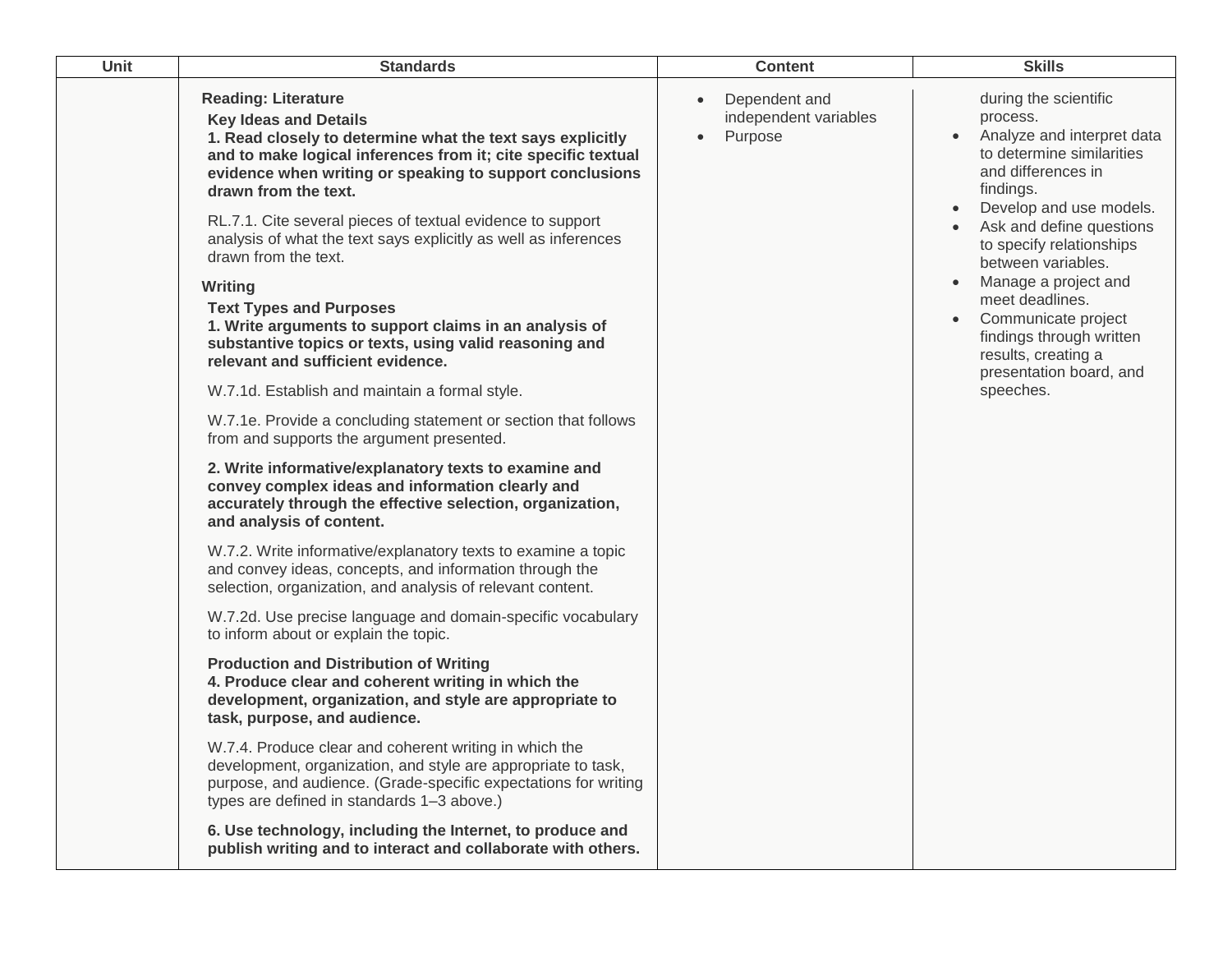| W.7.6. Use technology, including the Internet, to produce and<br>publish writing and link to and cite sources as well as to interact<br>and collaborate with others, including linking to and citing<br>sources.<br><b>Research to Build and Present Knowledge</b><br>7. Conduct short as well as more sustained research<br>projects based on focused questions, demonstrating<br>understanding of the subject under investigation.<br>W.7.7. Conduct short research projects to answer a question,<br>drawing on several sources and generating additional related,<br>focused questions for further research and investigation.<br>9. Draw evidence from literary or informational texts to<br>support analysis, reflection, and research.<br>W.7.9. Draw evidence from literary or informational texts to<br>support analysis, reflection, and research.<br><b>Speaking &amp; Listening</b><br><b>Comprehension and Collaboration</b><br>1. Prepare for and participate effectively in a range of<br>conversations and collaborations with diverse partners,<br>building on others' ideas and expressing their own clearly<br>and persuasively.<br>SL.7.1a. Come to discussions prepared, having read or<br>researched material under study; explicitly draw on that<br>preparation by referring to evidence on the topic, text, or issue<br>to probe and reflect on ideas under discussion.<br><b>Presentation of Knowledge and Ideas</b><br>4. Present information, findings, and supporting evidence<br>such that listeners can follow the line of reasoning and the<br>organization, development, and style are appropriate to<br>task, purpose, and audience.<br>SL.7.4. Present claims and findings, emphasizing salient points<br>in a focused, coherent manner with pertinent descriptions,<br>facts, details, and examples; use appropriate eye contact,<br>adequate volume, and clear pronunciation.<br>5. Make strategic use of digital media and visual displays<br>of data to express information and enhance understanding<br>of presentations. | <b>Unit</b> | <b>Standards</b> | <b>Content</b> | <b>Skills</b> |
|-------------------------------------------------------------------------------------------------------------------------------------------------------------------------------------------------------------------------------------------------------------------------------------------------------------------------------------------------------------------------------------------------------------------------------------------------------------------------------------------------------------------------------------------------------------------------------------------------------------------------------------------------------------------------------------------------------------------------------------------------------------------------------------------------------------------------------------------------------------------------------------------------------------------------------------------------------------------------------------------------------------------------------------------------------------------------------------------------------------------------------------------------------------------------------------------------------------------------------------------------------------------------------------------------------------------------------------------------------------------------------------------------------------------------------------------------------------------------------------------------------------------------------------------------------------------------------------------------------------------------------------------------------------------------------------------------------------------------------------------------------------------------------------------------------------------------------------------------------------------------------------------------------------------------------------------------------------------------------------------------------------------------------------------------------------------|-------------|------------------|----------------|---------------|
|                                                                                                                                                                                                                                                                                                                                                                                                                                                                                                                                                                                                                                                                                                                                                                                                                                                                                                                                                                                                                                                                                                                                                                                                                                                                                                                                                                                                                                                                                                                                                                                                                                                                                                                                                                                                                                                                                                                                                                                                                                                                   |             |                  |                |               |
|                                                                                                                                                                                                                                                                                                                                                                                                                                                                                                                                                                                                                                                                                                                                                                                                                                                                                                                                                                                                                                                                                                                                                                                                                                                                                                                                                                                                                                                                                                                                                                                                                                                                                                                                                                                                                                                                                                                                                                                                                                                                   |             |                  |                |               |
|                                                                                                                                                                                                                                                                                                                                                                                                                                                                                                                                                                                                                                                                                                                                                                                                                                                                                                                                                                                                                                                                                                                                                                                                                                                                                                                                                                                                                                                                                                                                                                                                                                                                                                                                                                                                                                                                                                                                                                                                                                                                   |             |                  |                |               |
|                                                                                                                                                                                                                                                                                                                                                                                                                                                                                                                                                                                                                                                                                                                                                                                                                                                                                                                                                                                                                                                                                                                                                                                                                                                                                                                                                                                                                                                                                                                                                                                                                                                                                                                                                                                                                                                                                                                                                                                                                                                                   |             |                  |                |               |
|                                                                                                                                                                                                                                                                                                                                                                                                                                                                                                                                                                                                                                                                                                                                                                                                                                                                                                                                                                                                                                                                                                                                                                                                                                                                                                                                                                                                                                                                                                                                                                                                                                                                                                                                                                                                                                                                                                                                                                                                                                                                   |             |                  |                |               |
|                                                                                                                                                                                                                                                                                                                                                                                                                                                                                                                                                                                                                                                                                                                                                                                                                                                                                                                                                                                                                                                                                                                                                                                                                                                                                                                                                                                                                                                                                                                                                                                                                                                                                                                                                                                                                                                                                                                                                                                                                                                                   |             |                  |                |               |
|                                                                                                                                                                                                                                                                                                                                                                                                                                                                                                                                                                                                                                                                                                                                                                                                                                                                                                                                                                                                                                                                                                                                                                                                                                                                                                                                                                                                                                                                                                                                                                                                                                                                                                                                                                                                                                                                                                                                                                                                                                                                   |             |                  |                |               |
|                                                                                                                                                                                                                                                                                                                                                                                                                                                                                                                                                                                                                                                                                                                                                                                                                                                                                                                                                                                                                                                                                                                                                                                                                                                                                                                                                                                                                                                                                                                                                                                                                                                                                                                                                                                                                                                                                                                                                                                                                                                                   |             |                  |                |               |
|                                                                                                                                                                                                                                                                                                                                                                                                                                                                                                                                                                                                                                                                                                                                                                                                                                                                                                                                                                                                                                                                                                                                                                                                                                                                                                                                                                                                                                                                                                                                                                                                                                                                                                                                                                                                                                                                                                                                                                                                                                                                   |             |                  |                |               |
|                                                                                                                                                                                                                                                                                                                                                                                                                                                                                                                                                                                                                                                                                                                                                                                                                                                                                                                                                                                                                                                                                                                                                                                                                                                                                                                                                                                                                                                                                                                                                                                                                                                                                                                                                                                                                                                                                                                                                                                                                                                                   |             |                  |                |               |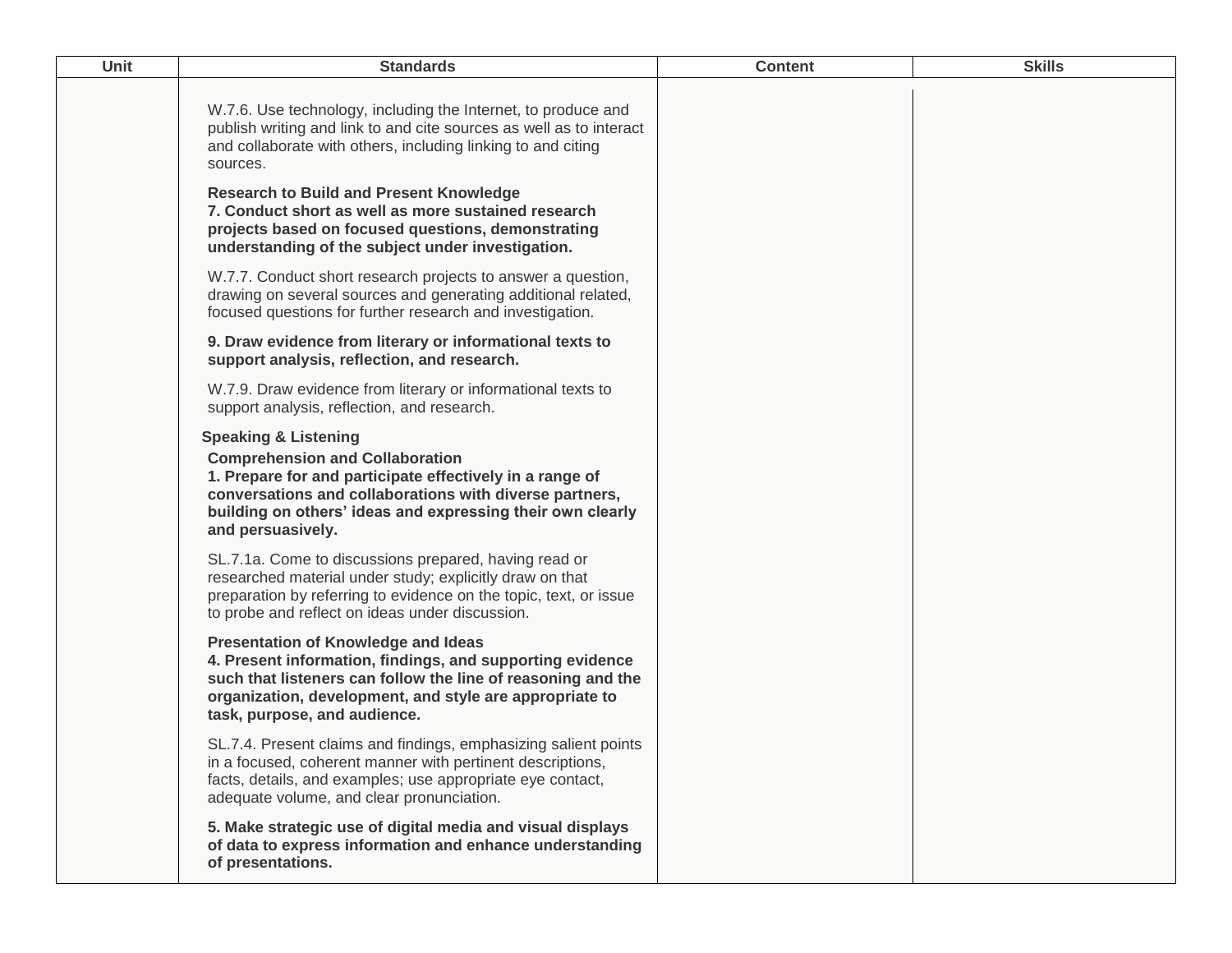| Unit | <b>Standards</b>                                                                                                                                                                                                                            | <b>Content</b> | <b>Skills</b> |
|------|---------------------------------------------------------------------------------------------------------------------------------------------------------------------------------------------------------------------------------------------|----------------|---------------|
|      | SL.7.5. Include multimedia components and visual displays in<br>presentations to clarify claims and findings and emphasize<br>salient points.<br>Language                                                                                   |                |               |
|      | <b>Conventions of Standard English</b><br>1. Demonstrate command of the conventions of standard<br>English grammar and usage when writing or speaking.                                                                                      |                |               |
|      | L.7.1. Demonstrate command of the conventions of standard<br>English grammar and usage when writing or speaking.                                                                                                                            |                |               |
|      | 2. Demonstrate command of the conventions of standard<br>English capitalization, punctuation, and spelling when<br>writing.                                                                                                                 |                |               |
|      | L.7.2. Demonstrate command of the conventions of standard<br>English capitalization, punctuation, and spelling when writing.                                                                                                                |                |               |
|      | L.7.2b. Spell correctly.                                                                                                                                                                                                                    |                |               |
|      | <b>Knowledge of Language</b><br>3. Apply knowledge of language to understand how<br>language functions in different contexts, to make effective<br>choices for meaning or style, and to comprehend more<br>fully when reading or listening. |                |               |
|      | L.7.3. Use knowledge of language and its conventions when<br>writing, speaking, reading, or listening.                                                                                                                                      |                |               |
|      | L.7.3a. Choose language that expresses ideas precisely and<br>concisely, recognizing and eliminating wordiness and<br>redundancy.*                                                                                                          |                |               |
|      | <b>CCSS: Mathematics</b>                                                                                                                                                                                                                    |                |               |
|      | <b>CCSS: Grade 7</b>                                                                                                                                                                                                                        |                |               |
|      | <b>The Number System</b><br>7.NS.A. Apply and extend previous understandings of<br>operations with fractions to add, subtract, multiply, and<br>divide rational numbers.                                                                    |                |               |
|      | 7.NS.A.3. Solve real-world and mathematical problems<br>involving the four operations with rational numbers.                                                                                                                                |                |               |
|      |                                                                                                                                                                                                                                             |                |               |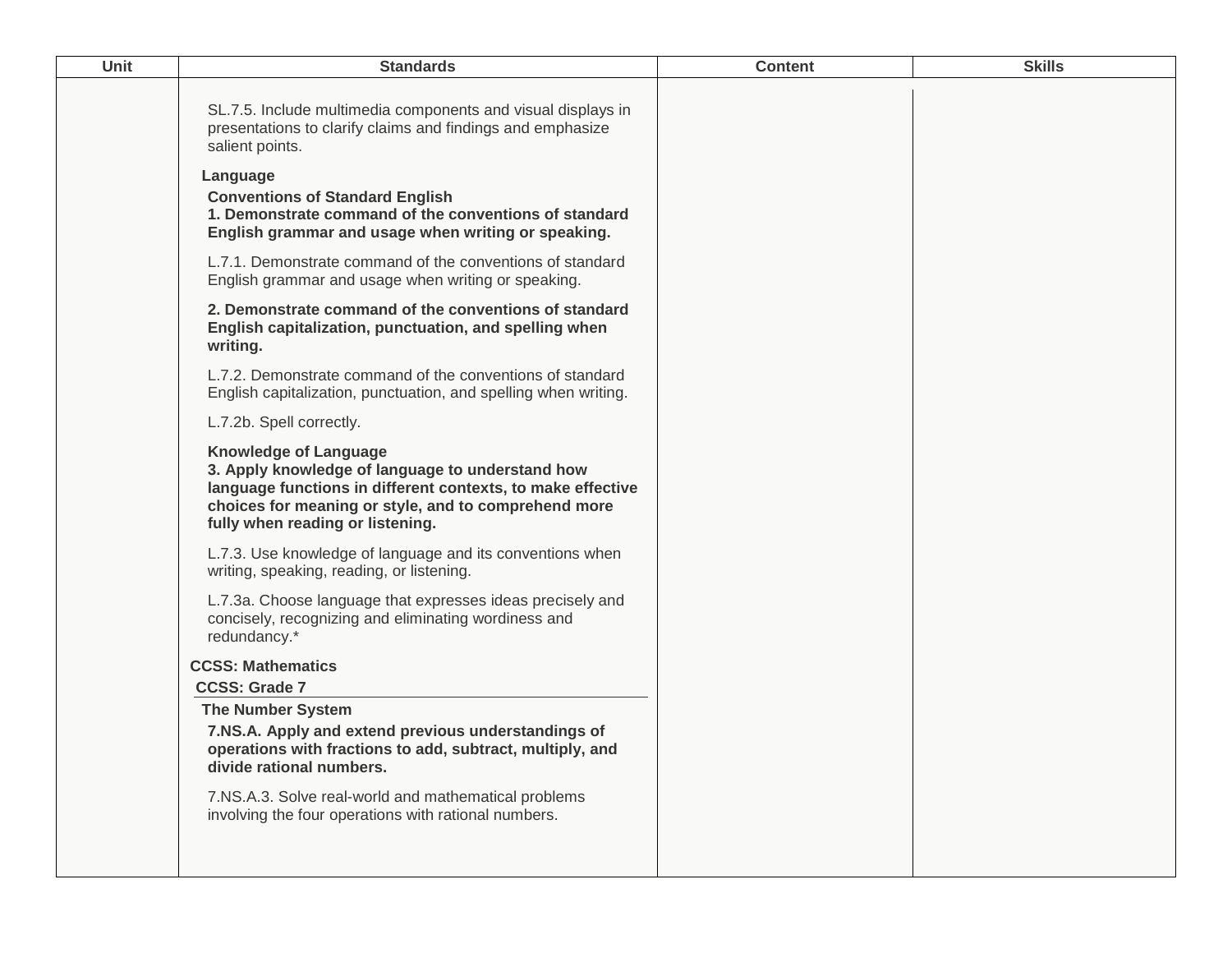| Unit | <b>Standards</b>                                                                                                                                                                                                                                                                            | <b>Content</b> | <b>Skills</b> |
|------|---------------------------------------------------------------------------------------------------------------------------------------------------------------------------------------------------------------------------------------------------------------------------------------------|----------------|---------------|
|      | <b>Statistics &amp; Probability</b><br>7.SP.B. Draw informal comparative inferences about two<br>populations.                                                                                                                                                                               |                |               |
|      | 7.SP.B.4. Use measures of center and measures of variability<br>for numerical data from random samples to draw informal<br>comparative inferences about two populations.                                                                                                                    |                |               |
|      | 7.SP.C. Investigate chance processes and develop, use,<br>and evaluate probability models.                                                                                                                                                                                                  |                |               |
|      | 7. SP.C.6. Approximate the probability of a chance event by<br>collecting data on the chance process that produces it and<br>observing its long-run relative frequency, and predict the<br>approximate relative frequency given the probability.                                            |                |               |
|      | <b>Mathematical Practice</b><br><b>MP. The Standards for Mathematical Practice describe</b><br>varieties of expertise that mathematics educators at all<br>levels should seek to develop in their students.                                                                                 |                |               |
|      | MP.6. Attend to precision.                                                                                                                                                                                                                                                                  |                |               |
|      | <b>NGSS: Science Performance Expectations (2013)</b><br><b>NGSS: MS Engineering Design</b>                                                                                                                                                                                                  |                |               |
|      | <b>MS.Engineering Design</b><br><b>Performance Expectations</b>                                                                                                                                                                                                                             |                |               |
|      | MS-ETS1-1. Define the criteria and constraints of a design<br>problem with sufficient precision to ensure a successful<br>solution, taking into account relevant scientific principles and<br>potential impacts on people and the natural environment that<br>may limit possible solutions. |                |               |
|      | MS-ETS1-2. Evaluate competing design solutions using a<br>systematic process to determine how well they meet the criteria<br>and constraints of the problem.                                                                                                                                |                |               |
|      | MS-ETS1-3. Analyze data from tests to determine similarities<br>and differences among several design solutions to identify the                                                                                                                                                              |                |               |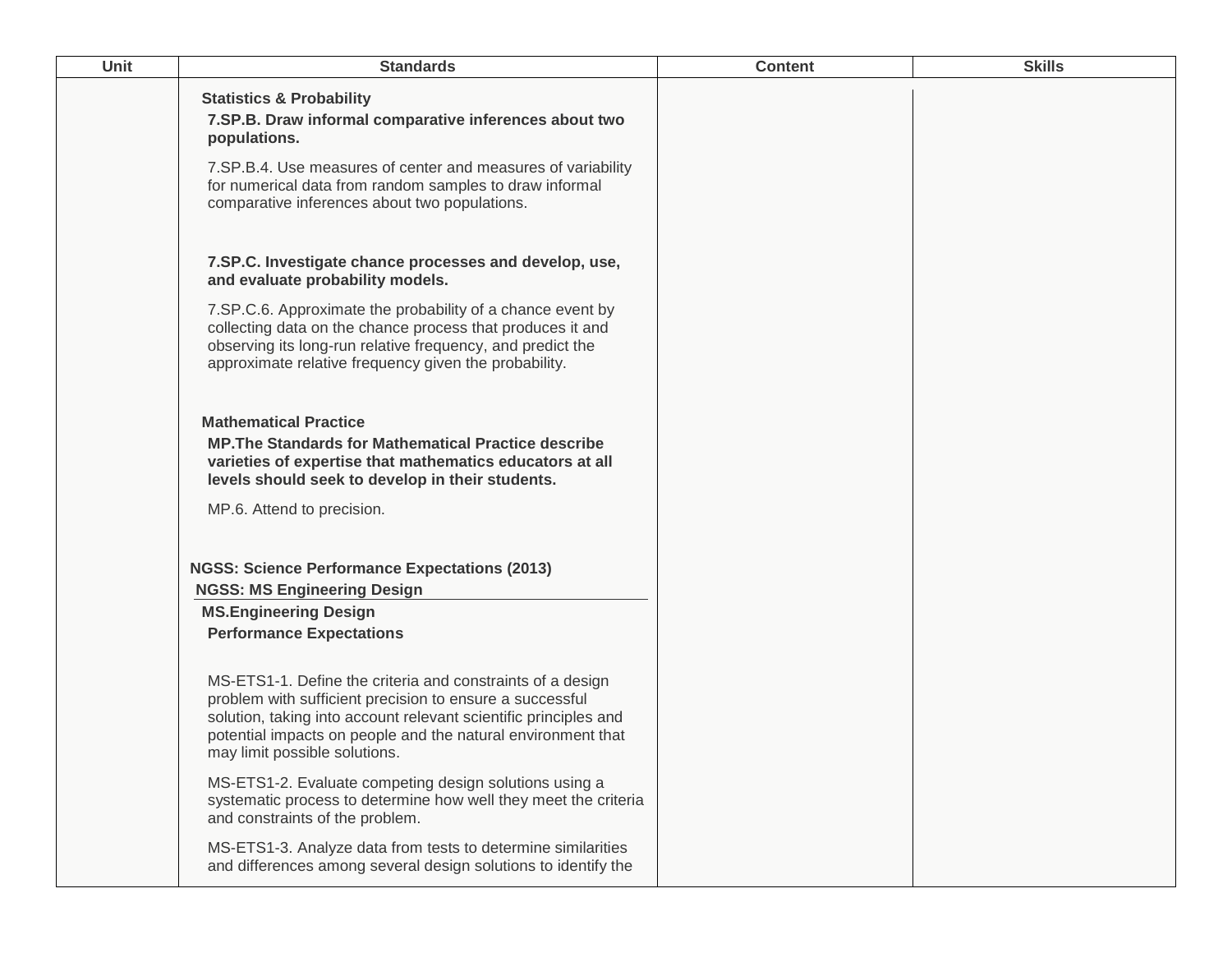| Unit | <b>Standards</b>                                                                                                                                                                                                                                               | <b>Content</b> | <b>Skills</b> |
|------|----------------------------------------------------------------------------------------------------------------------------------------------------------------------------------------------------------------------------------------------------------------|----------------|---------------|
|      | best characteristics of each that can be combined into a new<br>solution to better meet the criteria for success.                                                                                                                                              |                |               |
|      | MS-ETS1-4. Develop a model to generate data for iterative<br>testing and modification of a proposed object, tool, or process<br>such that an optimal design can be achieved                                                                                    |                |               |
|      | <b>NGSS: Crosscutting Concepts</b>                                                                                                                                                                                                                             |                |               |
|      | <b>NGSS: 6-8</b>                                                                                                                                                                                                                                               |                |               |
|      | <b>Crosscutting Statements</b>                                                                                                                                                                                                                                 |                |               |
|      | 1. Patterns - Observed patterns in nature guide<br>organization and classification and prompt questions<br>about relationships and causes underlying them.                                                                                                     |                |               |
|      | Graphs, charts, and images can be used to identify patterns in<br>data.                                                                                                                                                                                        |                |               |
|      | 2. Cause and Effect: Mechanism and Prediction - Events<br>have causes, sometimes simple, sometimes multifaceted.<br>Deciphering causal relationships, and the mechanisms by<br>which they are mediated, is a major activity of science and<br>engineering.     |                |               |
|      | Cause and effect relationships may be used to predict<br>phenomena in natural or designed systems.                                                                                                                                                             |                |               |
|      | Phenomena may have more than one cause, and some cause<br>and effect relationships in systems can only be described using<br>probability.                                                                                                                      |                |               |
|      | 3. Scale, Proportion, and Quantity - In considering<br>phenomena, it is critical to recognize what is relevant at<br>different size, time, and energy scales, and to recognize<br>proportional relationships between different quantities as<br>scales change. |                |               |
|      | Scientific relationships can be represented through the use of<br>algebraic expressions and equations.                                                                                                                                                         |                |               |
|      | 7. Stability and Change - For both designed and natural<br>systems, conditions that affect stability and factors that<br>control rates of change are critical elements to consider<br>and understand.                                                          |                |               |